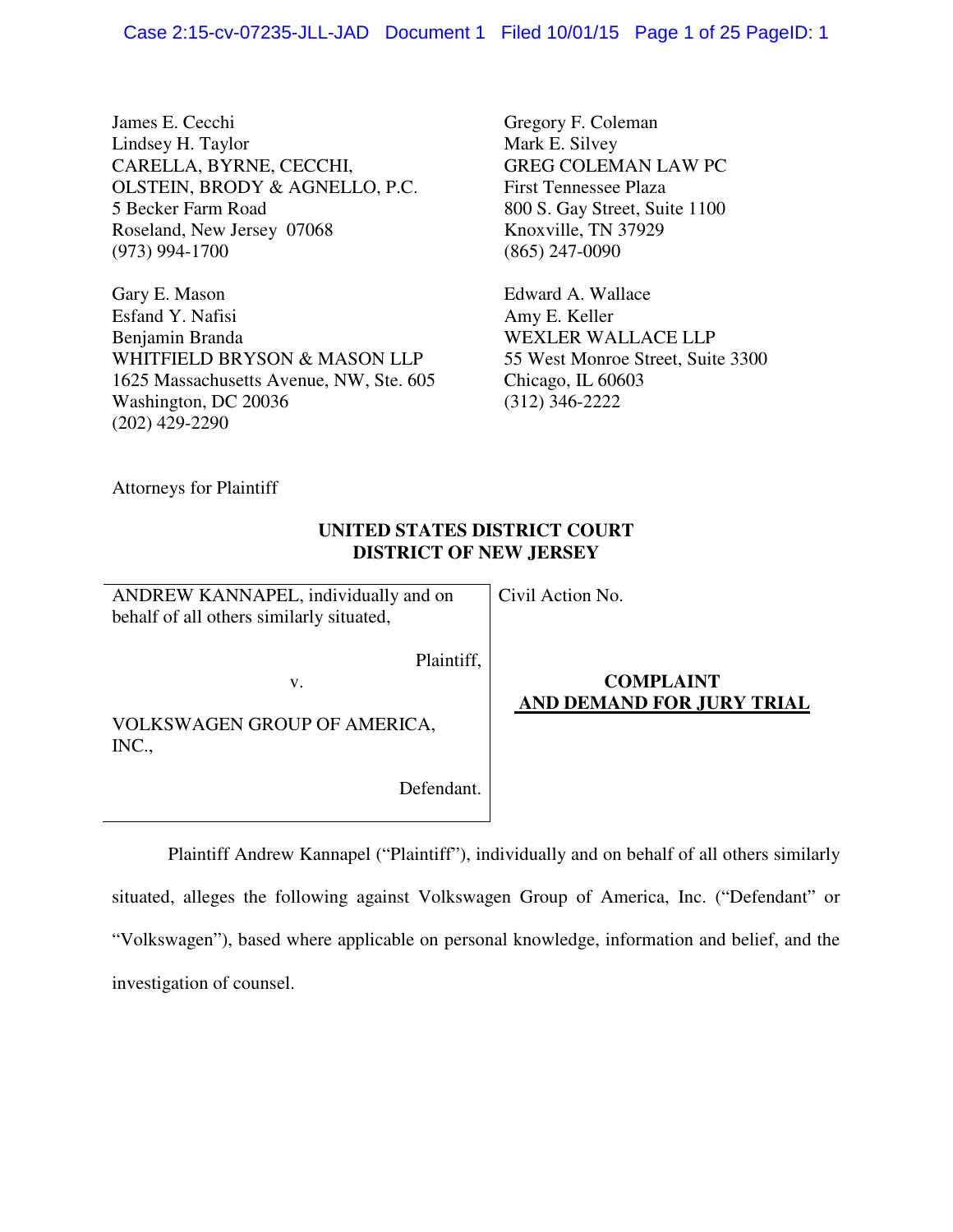#### **NATURE OF THE ACTION**

1. This action is about an unprecedented case of criminal fraud perpetrated on consumers and regulators by one of the world's largest auto manufacturers.

2. Since 2009 over 482,000 diesel Volkswagen and Audi vehicles sold in the United States were sold with a "defeat device" to create the impression of high fuel efficiency and high performance with extremely low emissions. A "defeat device" is nothing less than a software trick that was deliberately designed by Volkswagen's engineers to make the engine more cleanly when emission testing was being conducted, but otherwise to run more powerfully and fuel efficiently (at the expense of being clean). Volkswagen marketed vehicles with these defeat devices as "green" and environmentally friendly, when in fact these representations were hollow. Volkswagen's vehicles possessed none of the promised attributes.

3. According to the United States Environmental Protection Agency ("EPA"), Volkswagen installed its "defeat device" on Type EA 189 and EA 288 diesel 2.0 liter turbo engines in the following vehicles: 2009-2015 Volkswagen Jetta; 2009-2015 Volkswagen Beetle; 2009-2015 Volkswagen Golf; 2014-2015 Volkswagen Passat; and 2009-2015 Audi A3. Additional vehicles and model years may be added to this list as new facts are discovered.

4. Volkswagen not only intentionally misrepresented the ability of the vehicles to deliver high performance and fuel economy with low and legally mandated emissions, but Volkswagen created a way to make it appear to regulators as if the vehicles at issue delivered on this promise and complied with law.

5. The defeat devices that Volkswagen designed and installed worked by switching on the full emissions control systems only when the car's emission systems were undergoing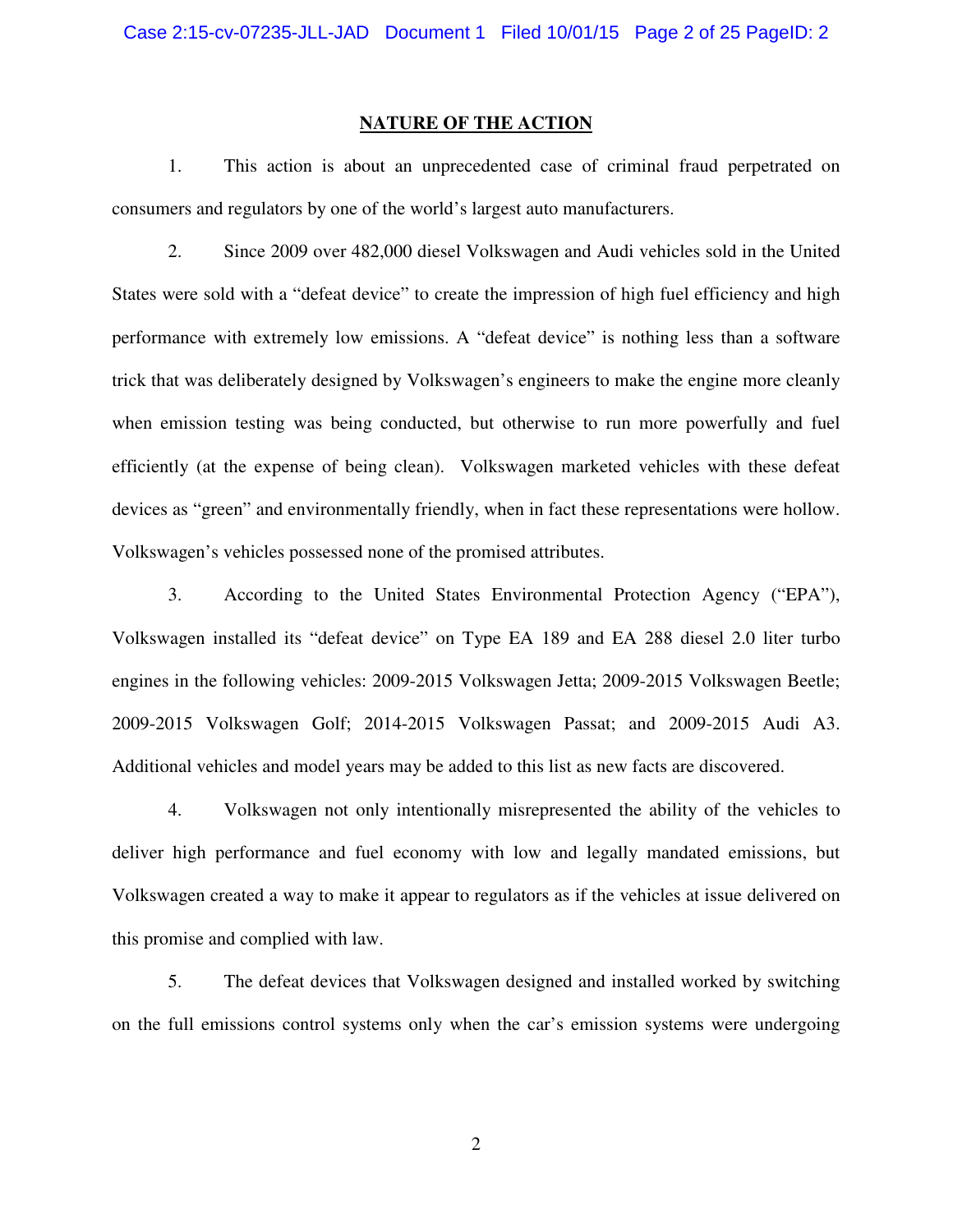#### Case 2:15-cv-07235-JLL-JAD Document 1 Filed 10/01/15 Page 3 of 25 PageID: 3

testing. When switched on the defeat device reduced the vehicles' performance, limiting acceleration, torque and fuel efficiency to clean up its act.

6. When the defeat devices were not activated – *i.e.*, when occasional emissions testing was not being performed – the vehicles delivered the promised fuel efficiency and performance at the expense of the "clean" emissions claims made by Volkswagen and required by government regulators. During normal operation the vehicles emitted between 10 and 40 times as much pollution into the environment as is allowed under the Clean Air Act and state regulations.

7. Volkswagen's violations of the Clean Air Act and various state regulations are detailed in a Notice of Violation the EPA issued to Volkswagen, as well as a letter from the California Air Resources Board ("CARB"), copies of which are attached to this Complaint as Exhibits A and B, respectively.

8. Once the existence of the defeat devices became known, the scandal spread worldwide. The Type EA 189 and EA 288 engines have been installed in approximately 11 million vehicles worldwide, including those sold under Volkswagen's Volkswagen, Audi, Skoda and SEAT brands.

9. Volkswagen immediately admitted that the subject automobiles contained the defeat device. At a press conference on Monday, September 22, 2015, the head of Volkswagen's U.S. operations, Michael Horn, stated "[W]orst of all, we were dishonest to our customers. We totally screwed up."

10. In addition, Volkswagen announced that it was suspending sales of the subject vehicles in the United States until the defeat devices were removed from the vehicles and the vehicles were actually legal to sell within the United States.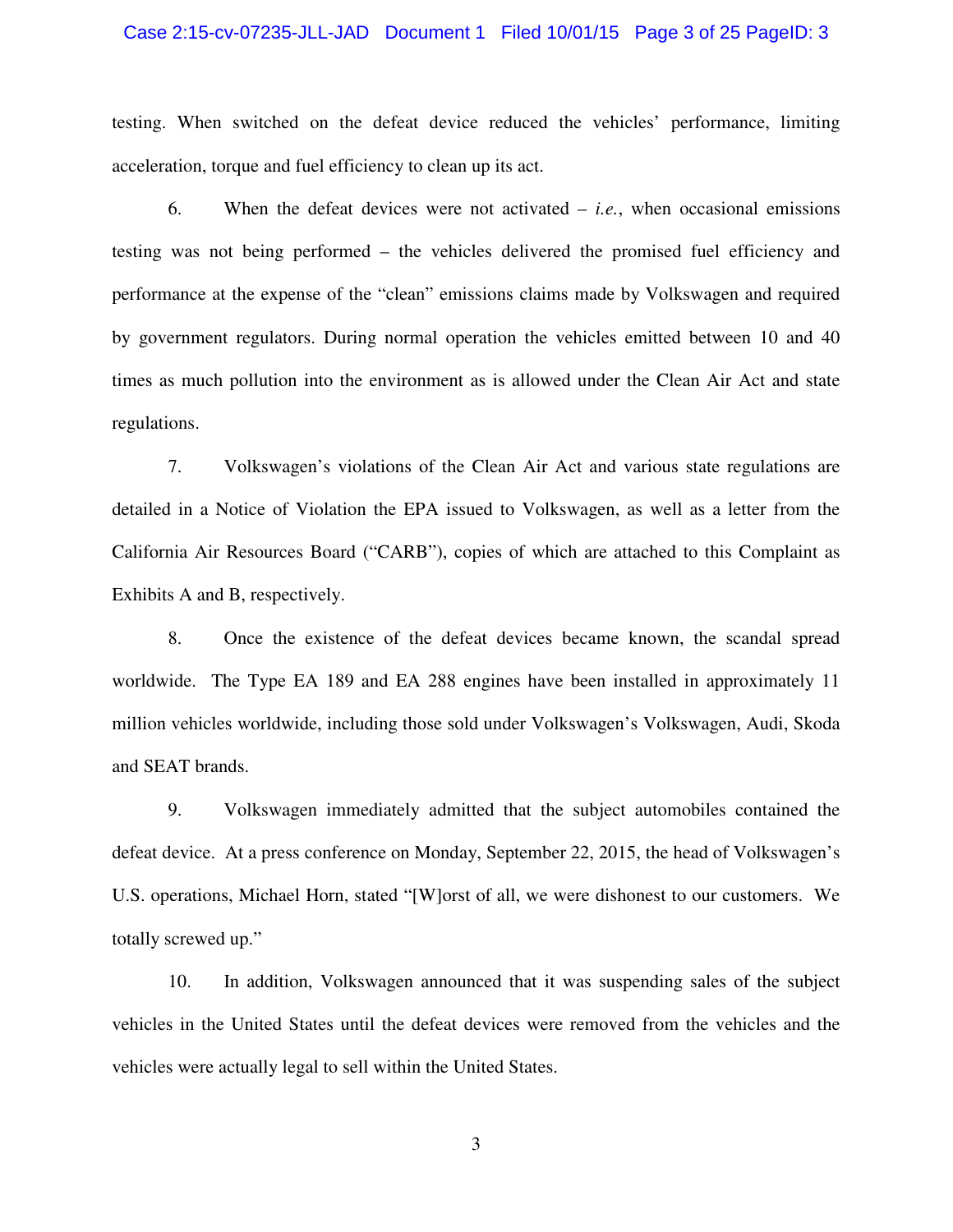11. On September 23, 2015, one day after admitting that 11 million Volkswagenmade cars have software that dupes official emissions tests, Martin Winterkorn, Volkswagen's CEO, resigned from his post, stating: "I am shocked by the events of the past few days . . . . Above all, I am stunned that misconduct on such a scale was possible in the Volkswagen Group."

#### **PARTIES**

12. Plaintiff Andrew Kannapel is a citizen of the State of Kentucky, residing in Louisville, Kentucky. He is the original owner of a 2014 Volkswagen Jetta TDI.

13. Defendant Volkswagen Group of America is a New Jersey corporation with its principal place of business at 2200 Ferdinand Porsche Drive, Herndon, Virginia 20171, and Eastern Regional headquarters located in Woodcliff Lakes, New Jersey.

14. At all relevant times, Volkswagen manufactured, distributed, sold, leased and warranted the vehicles with defeat devices under the Volkswagen and Audi names throughout the United States. The defeat device, engine, and engine control systems were all designed by Volkswagen or its agents. Volkswagen also developed and distributed its owners' manuals, warranty materials, advertisements and other promotional materials related to the vehicles containing defeat devices.

#### **JURISDICTION AND VENUE**

15. This Court has jurisdiction over this action pursuant to the Class Action Fairness Act ("CAFA"), 28 U.S.C. § 1332(d), because at least one Class member is a citizen of a state other than that of Defendant, there are more than one hundred Class Members, and the aggregate amount in controversy exceeds \$5 million, exclusive of interest and costs.

16. This Court has personal jurisdiction over Defendant because it is incorporated in New Jersey and conducts regular and continuous business in New Jersey.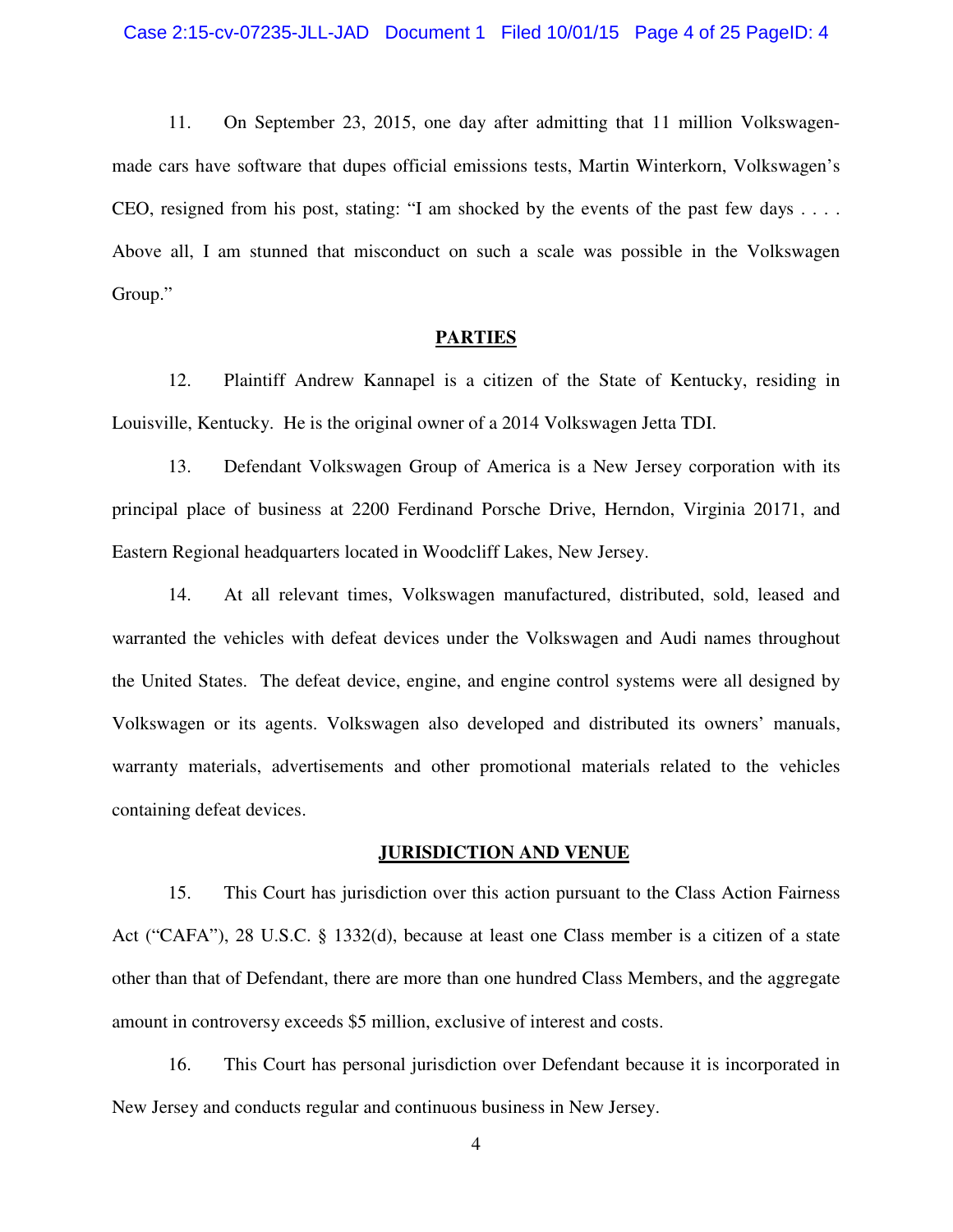#### Case 2:15-cv-07235-JLL-JAD Document 1 Filed 10/01/15 Page 5 of 25 PageID: 5

17. Venue is proper in this District under 28 U.S.C. 1391(b) because Defendant is incorporated under the laws of New Jersey and because Defendant has caused harm to Class Members residing in this District.

#### **VOLKSWAGEN'S MISCONDUCT TOLLS THE STATUTE OF LIMITATIONS**

#### **A. Discovery Rule Tolling**

18. Plaintiff and Class Members could not have discovered that Volkswagen concealed and misrepresented the true emissions levels of its vehicles through the use of defeat devices.

19. Volkswagen's efforts to deceive consumers and regulators were the result of painstaking concealment and fraud with respect to Volkswagen's CleanDiesel engines, engine control systems and defeat devices.

20. Neither Plaintiff nor Class Members could reasonably discovered, or have reason to suspect, that Volkswagen intentionally concealed information within its knowledge from federal and state regulators, Volkswagen's dealerships, and consumers. Indeed, the whole purpose of the defeat devices was to engage when the vehicles were being tested for exhaust emissions with the intent of concealing the fact that the exhaust emissions actually exceeded amounts allowed by applicable regulations.

21. Thus, even a reasonable and diligent investigation by consumers could not have discovered that Volkswagen solely possessed information about the existence of its sophisticated emissions fraud scheme. Plaintiff and Class Members had no way of learning that Volkswagen was flouting applicable federal and state emissions standards as well as consumer law.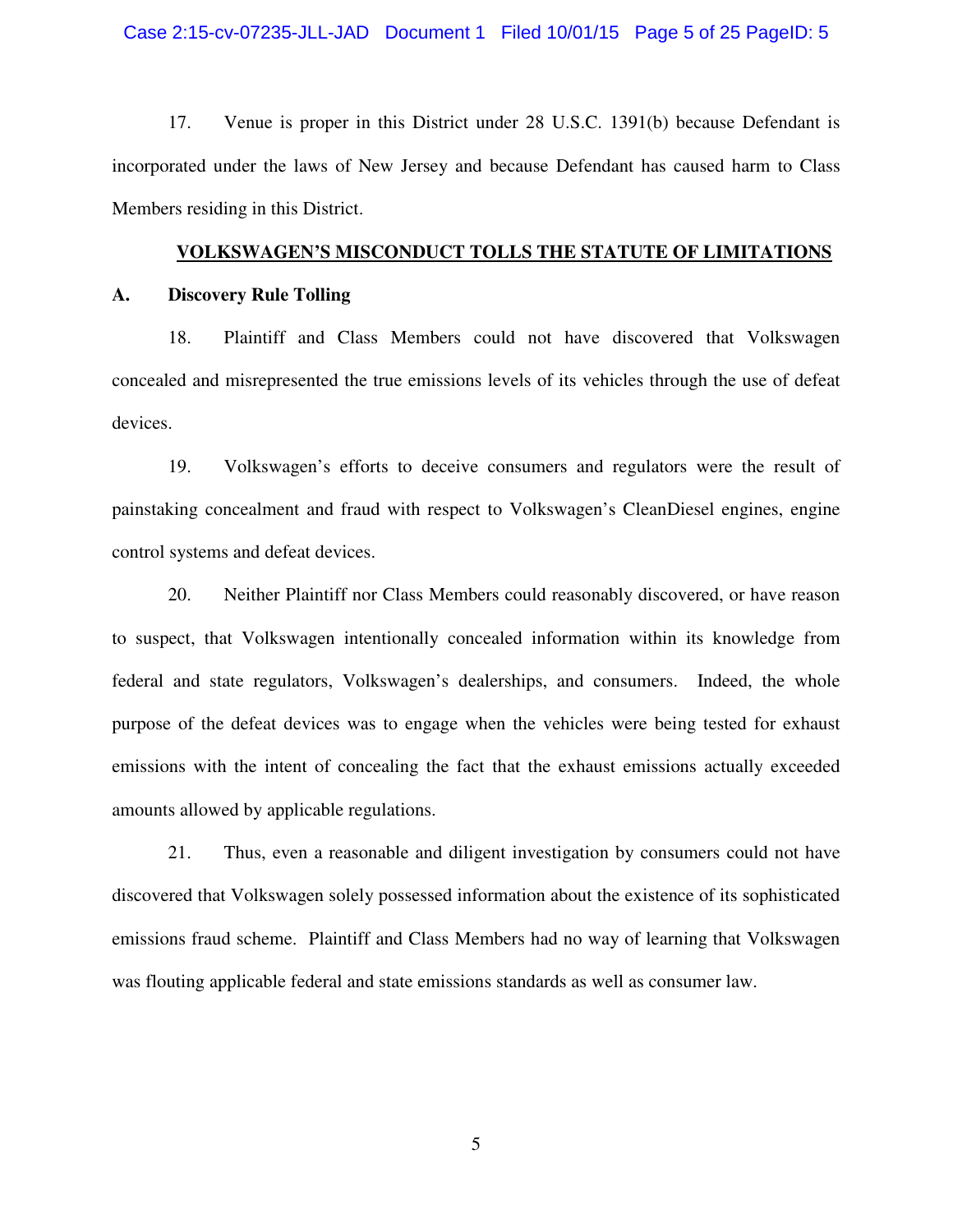## **B. Tolling Due To Fraudulent Concealment**

22. All applicable statutes of limitation have been tolled by Volkswagen's active fraudulent concealment of the facts alleged in this Complaint.

23. Rather than disclosing the vehicles' true performance, fuel economy, emissions, and compliance with federal and state emission standards, Volkswagen actively concealed and misrepresented them through the use of defeat devices.

#### **C. Estoppel**

24. Volkswagen was under a continuous duty to disclose to consumers, including Plaintiff and the other Class Members, the facts that it knew about the emissions, fuel economy and performance of the vehicles equipped with defeat devices, and of those vehicles' inability to comply with federal and state emission standards.

25. Volkswagen violated this duty and unlawfully circumvented federal and state emission standards through the use of defeat devices, and Volkswagen intentionally misrepresented the ability of the subject vehicles to comply with state and federal law regulating vehicle emissions and clean air.

26. Volkswagen is therefore estopped from relying on any statutes of limitation defenses in this action.

#### **FACTUAL BACKGROUND**

27. Volkswagen designed and sold cars that were designed to, and did, mislead consumers and regulators about the vehicles' emissions, fuel efficiency and performance. Despite touting the "green" benefits of its diesel vehicles, Volkswagen sold cars that produced pollution up to 40 times higher than advertised, and then intentionally concealed the truth about those cars through a sophisticated scheme involving defeat devices.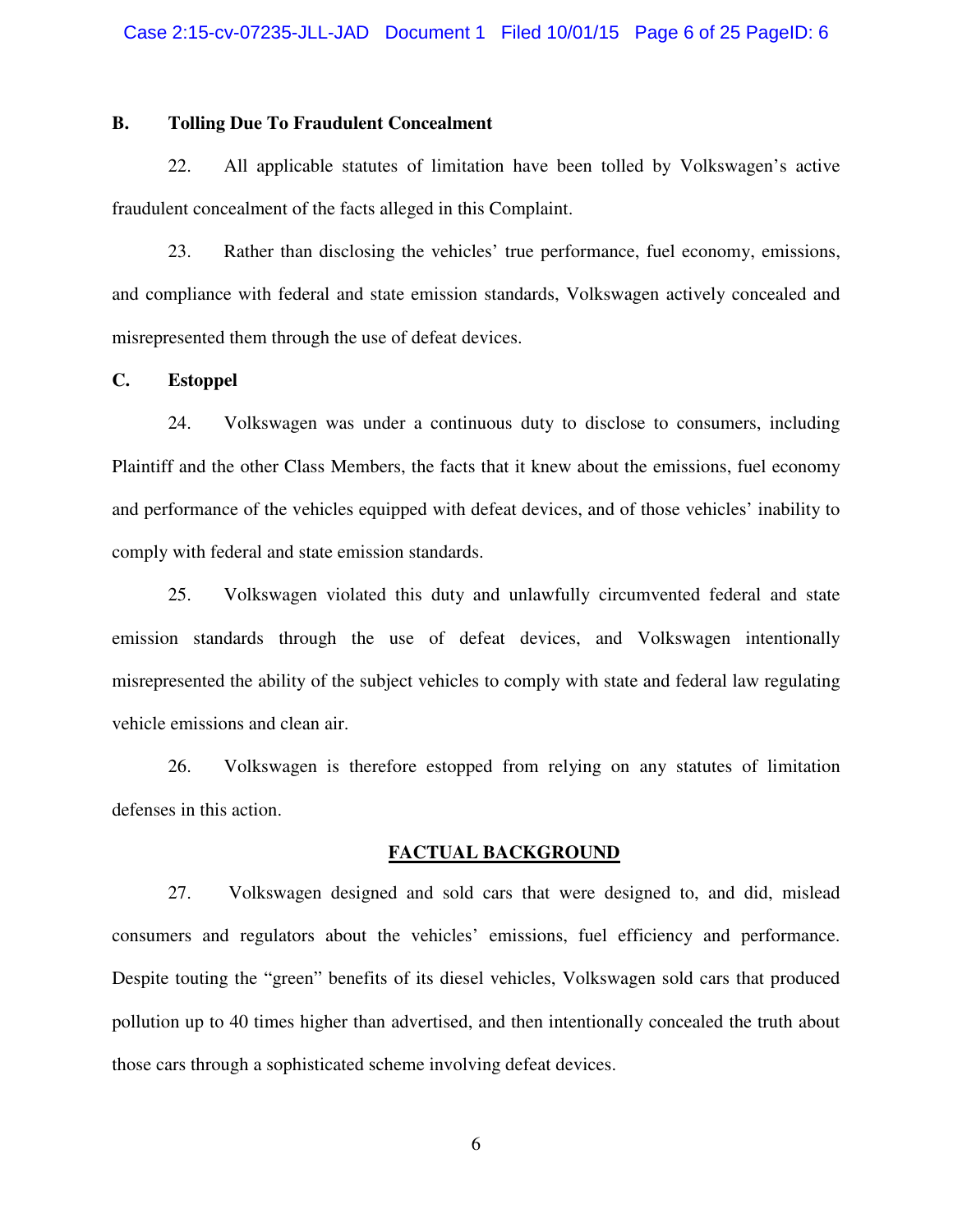#### **A. Volkswagen Sells The "Green" Diesel Image To Consumers**

28. For years, Volkswagen advertised its diesel vehicles as fuel efficient cars with low emissions. Consumers have responded to these advertisements, making Volkswagen the largest seller of diesel passenger vehicles in the United States.

29. While under 1% of automobiles sold in the U.S. are powered by diesel engines, approximately 23% of those sold by Volkswagen are diesels, with those vehicles making up the bulk of diesel automobile sales in the U.S.

30. Part of Volkswagen's success owes to the promotion of their diesel cars as "clean" and "green" vehicles. In fact, "CleanDiesel" is a marketing term used by Volkswagen to market the vehicles at issue in this action.<sup>1</sup>

31. Volkswagen's website boasts that the Audi A3 TDI and VW Jetta TDI were named the 2010 Green Car of the Year and the 2009 Green Car of the Year, respectively.

32. Volkswagen also supported and directed a website to promote its "green" diesel technology, www.clearlybetterdiesel.org, which states that Volkswagen's technology reduces smog and "meets the highest standards in all 50 states, thanks to . . . innovative engine technology that burns cleaner."

33. In addition to touting the low emissions of the subject vehicles, Volkswagen touted the fuel efficiency of the vehicles, in that they could achieve over 40 miles per gallon of fuel and travel over 800 miles on a tank of fuel. $<sup>2</sup>$ </sup>

<u>.</u>

<sup>1</sup> An example of a commercial touting how "clean" Volkswagen diesels is available at https://www.youtube.com/watch?v=WNS2nvkjARk and (last visited September 22, 2015)

<sup>2</sup> Examples of commercials touting the fuel efficiency of Volkswagen diesels are available at https://www.youtube.com/watch?v=a2CNHVXvNRo and https://www.youtube.com/watch?v=wj3if2gRWYE (last visited September 22, 2015).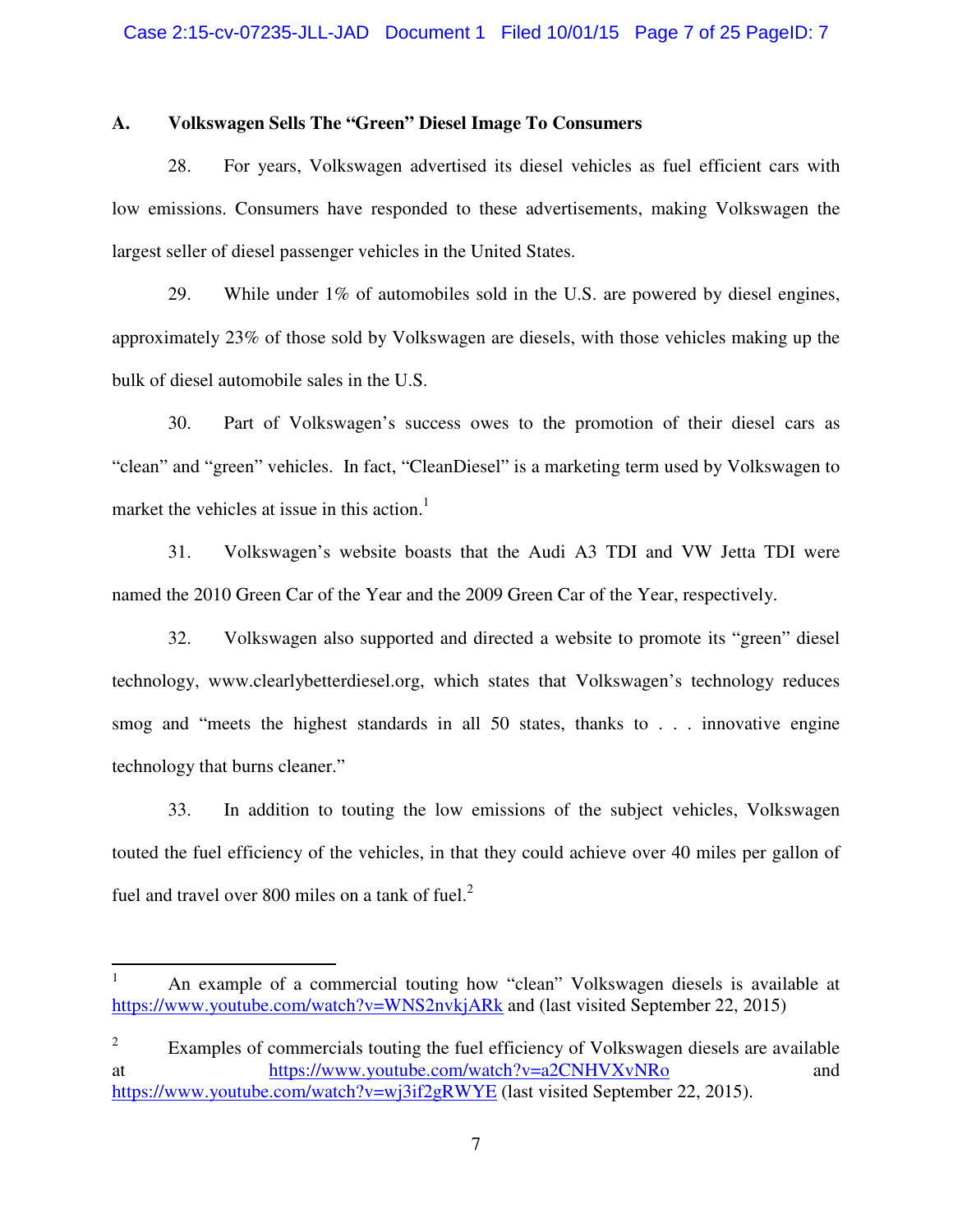34. Further, Volkswagen recently began promoting the performance of its diesel powered automobiles, to overcome the consumer perception that diesel automobiles were slow and sluggish. $3$ 

# **B. Volkswagen Intentionally Concealed Its Vehicles' Excessive And Illegal Pollution Emissions.**

35. On September 18, 2015, the EPA issued a Notice of Violation ("NOV") to Volkswagen. The NOV details how Volkswagen installed sophisticated software in the Volkswagen and Audi diesel vehicles that detects when the vehicle is undergoing official emissions testing and turns full emissions controls on only during the tests. At all other times that the vehicle is in operation, the emissions controls are deactivated, permitting pollution to be freely released into the environment at levels that far exceed those allowed by federal and state clean air regulators. This software produced and used by Volkswagen is a "defeat devices" as defined in the Clean Air Act.

36. Volkswagen programmed the engine control computers in the vehicles with defeat devices to detect when cars are undergoing emissions testing. When testing is occurring, the defeat device alters the vehicle's engine and exhaust systems such that emissions standards are met. When testing is not being performed the engine control systems operate the vehicle in a way that does not comply with EPA omissions requirements.

37. Moreover, under normal operating conditions, the engines produce more power and higher fuel efficiency than they would if they complied with EPA emissions requirements.

 $\frac{1}{3}$  An example of such a commercial is available at https://www.youtube.com/watch?v=0VA51xWXZ3g, (last visited September 22, 2015)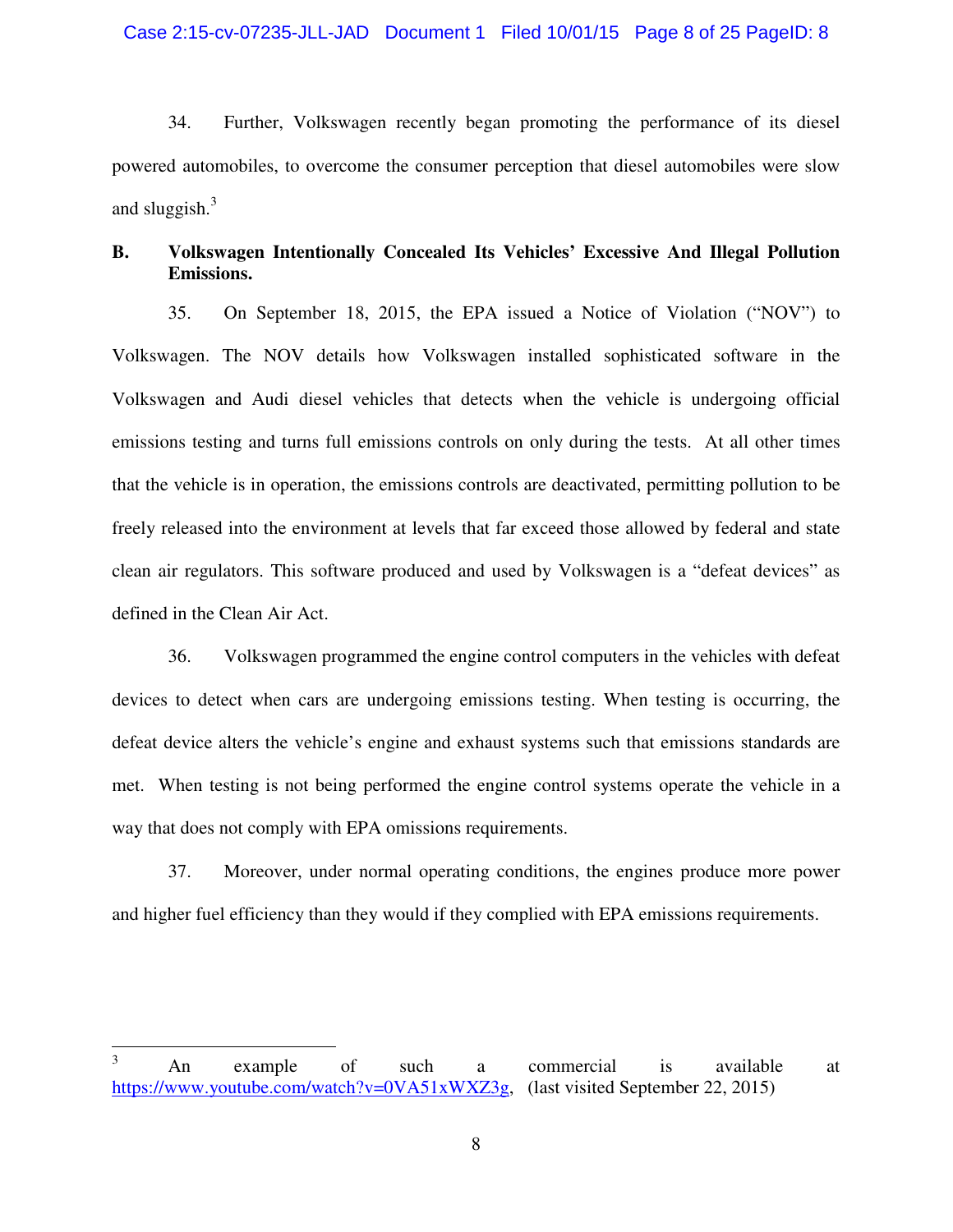#### Case 2:15-cv-07235-JLL-JAD Document 1 Filed 10/01/15 Page 9 of 25 PageID: 9

38. Because of this software, Volkswagen's diesel vehicles can seemingly meet emissions standards while emitting nitrogen oxides (NOx) at up to 40 times the standard allowed under federal and state laws and regulations during the normal operation of the vehicles.

39. The Clean Air Act sets emissions standards for vehicles and requires vehicle manufacturers to certify to the EPA that vehicles sold in the United States meet applicable federal emissions standards. All vehicles sold in the United States must be covered by an EPAissued certificate of conformity. Under federal law, cars equipped with defeat devices, which reduce the effectiveness of emissions control systems during normal driving conditions, cannot be certified. Volkswagen violated the Clean Air Act, defrauded its customers, and engaged in unfair competition by manufacturing and selling vehicles with defeat devices that allowed for higher levels of emissions than were certified by the EPA.

# **C. Volkswagen Charged A Premium For Its "Clean" And "Green" Diesel Technology**

40. Volkswagen charged substantial premiums for vehicles equipped with defeat devices.

41. The table below sets forth the price premium for each comparable base, mid-level, and premium trim for each affected model:

| Model            | <b>Base</b> | <b>Mid-level</b> | Premium |
|------------------|-------------|------------------|---------|
| VW Jetta         | \$2,860     | \$4,300          | \$6,315 |
| <b>VW</b> Beetle | \$4,635     | n/a              | \$2,640 |
| VW Golf          | \$2,950     | \$1,000          | \$1,000 |
| <b>VW Passat</b> | \$5,755     | \$4,750          | \$6,855 |
| Audi A3          | \$2,805     | \$3,095          | \$2,925 |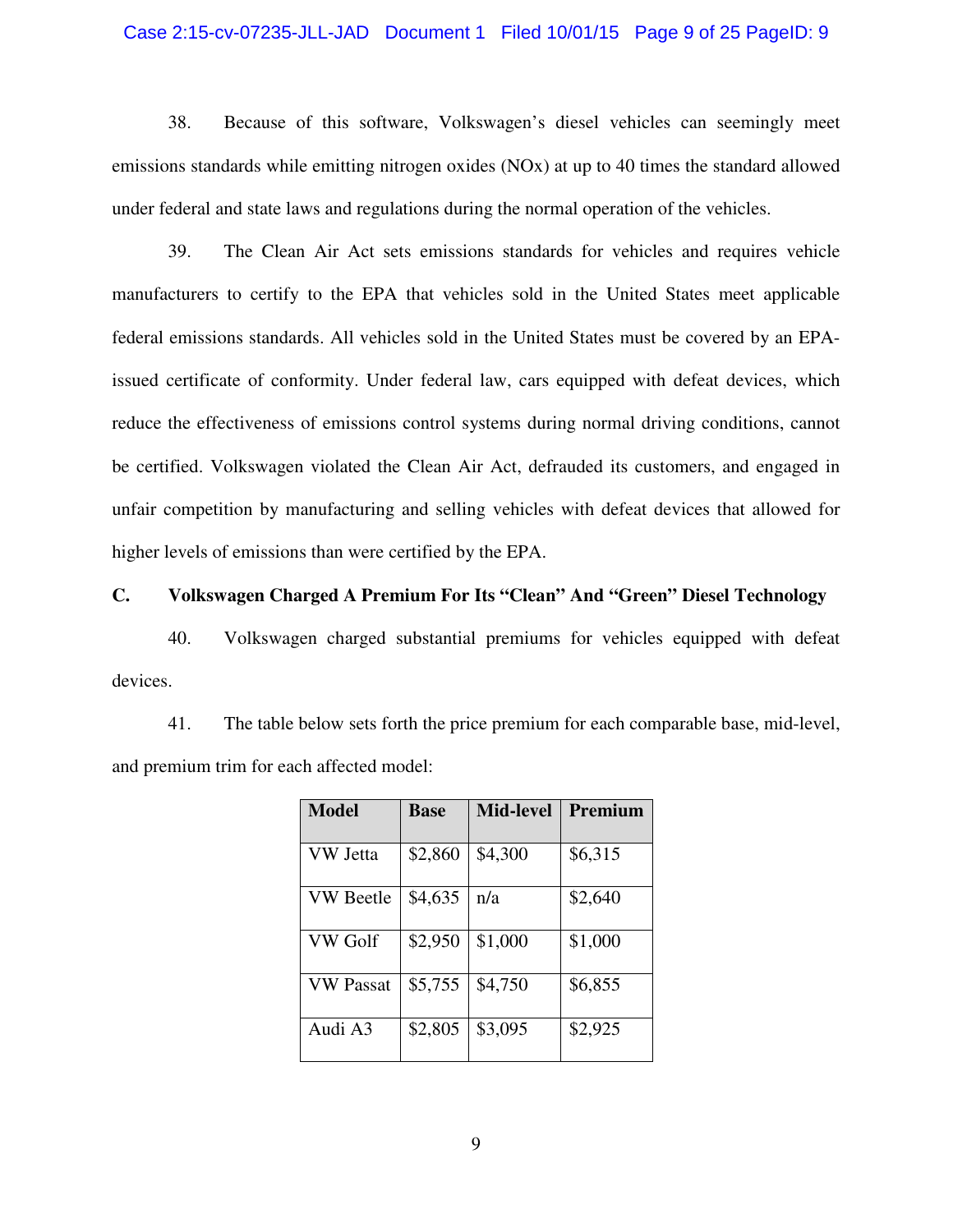#### **D. Volkswagen's Misconduct Has Injured Class Members**

42. Despite the EPA ordering Volkswagen to recall vehicles equipped with defeat devices, purchasers of the subject vehicles have and will continue to suffer significant harm. First, the only way for Volkswagen to make the vehicles comply with emissions standards will be to significantly reduce the vehicles' horsepower, torque and fuel efficiency. Thus, if made EPA compliant, Class Members will suffer actual harm and damages because their vehicles will no longer perform as advertised and warranted.

43. Second, Class Members' vehicles will suffer from a significant diminution value by being made EPA compliant, because not only did Class Members overpay for their vehicles, but they will be forced to pay much more to fuel their less fuel efficient vehicles.

44. Owners of vehicles equipped with defeat devices have suffered losses of money or property because of Volkswagen's unfair, deceptive, and/or fraudulent business practices, and its failures to disclose the true emissions of the vehicles.

45. Had Plaintiff and the Class Members known of the defeat device at the time they purchased or leased their vehicles, they would not have purchased or leased their vehicles, or they would have paid less than they did. Even if Volkswagen recalls the defeat device vehicles and degrades the engine performance of the vehicles to make them compliant with EPA standards, Plaintiff and Class Members will be forced to spend more on fuel and will not receive the advertised performance of their vehicles. The recalled vehicles will be worth less in the used marketplace because of their decrease in performance and efficiency, which means that owners of these vehicles will not be able to recoup the expected value of these vehicles in the future.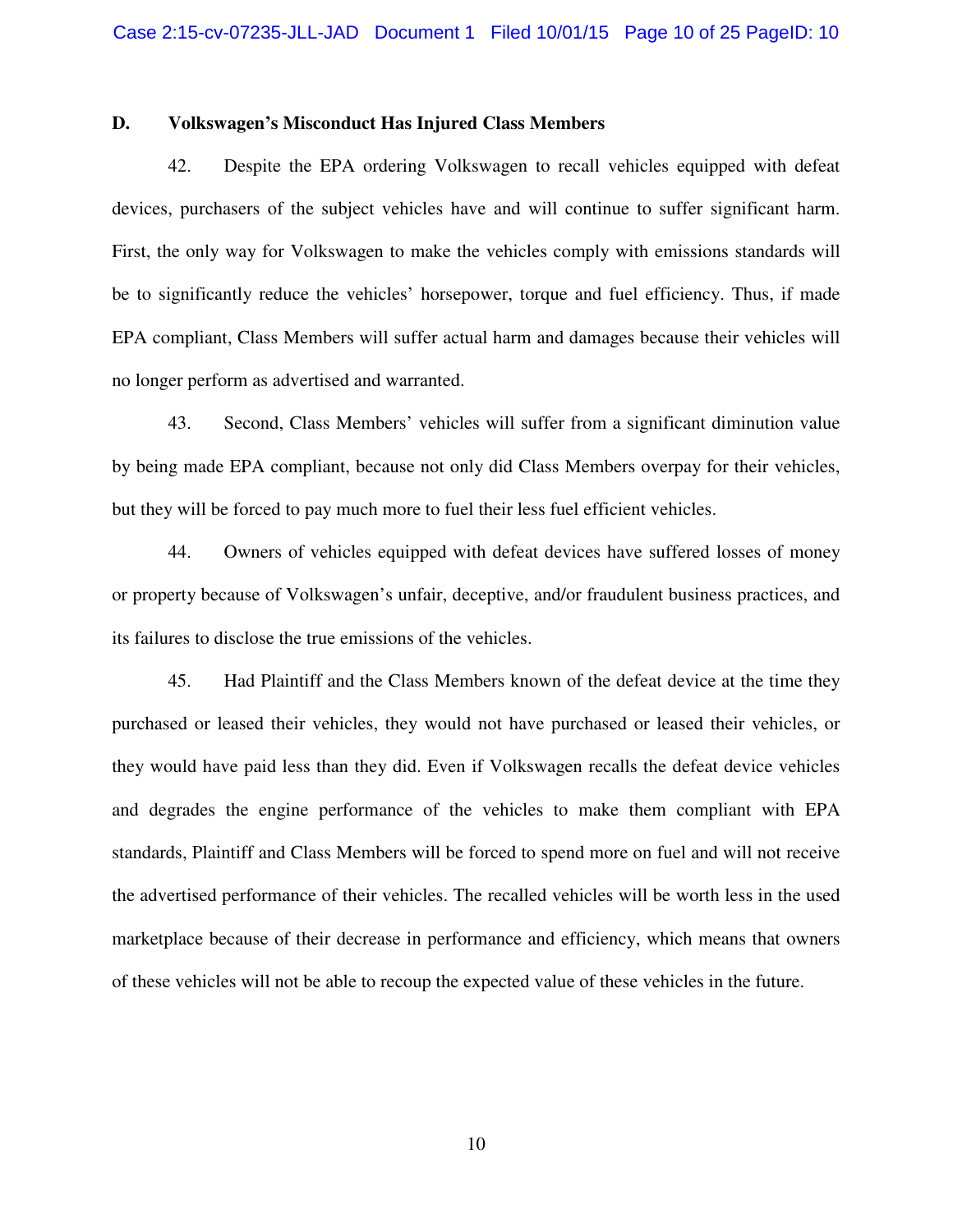#### **PLAINTIFF'S FACTS**

46. Andrew Kannapel is the owner of a 2014 Volkswagen Jetta TDI vehicle.

47. Kannapel purchased the car because he was interested in fuel efficiency. He was concerned that a diesel engine would contribute to pollution of the environment, but his research revealed that the Jetta has a "clean" diesel engine. Kannapel relied on Volkswagen's statement that the Jetta TDI was a clean, low-emission vehicle, in deciding to purchase the vehicle.

48. Kannapel would not have purchased the vehicle if he had known that the emissions were much higher than advertised and the engine was not "clean." Kannapel is concerned that if he repairs the vehicle it will cost him more for fuel and he will experience degraded performance. He is also concerned that regardless of whether or not he has the vehicle repaired, it will lose value.

#### **CLASS ACTION ALLEGATIONS**

49. Plaintiff brings this action on behalf of himself and as a class action, pursuant to the Rules 23(a), (b)(2), and (b)(3) of the Federal Rules of Civil Procedure on behalf of the following Class:

All persons or entities in the United States who are current or former owners and/or lessees of a Volkswagen or Audi vehicle with a Type EA 189 or EA 288 diesel 2.0 liter turbo engine, including, without limitation: 2009-2015 Volkswagen Jetta; 2009-2015 Volkswagen Beetle; 2009-2015 Volkswagen Golf; 2013-2015 Volkswagen Passat; and 2009-2015 Audi A3.

50. Excluded from the Class are individuals who have personal injury claims resulting from the defeat device in the Class Vehicles. Also excluded from the Class are Volkswagen and its subsidiaries and affiliates; all persons who make a timely election to be excluded from the Class; governmental entities; and the judge to whom this case is assigned and his or her immediate family. Plaintiff reserves the right to revise the Class definition based upon information learned through discovery.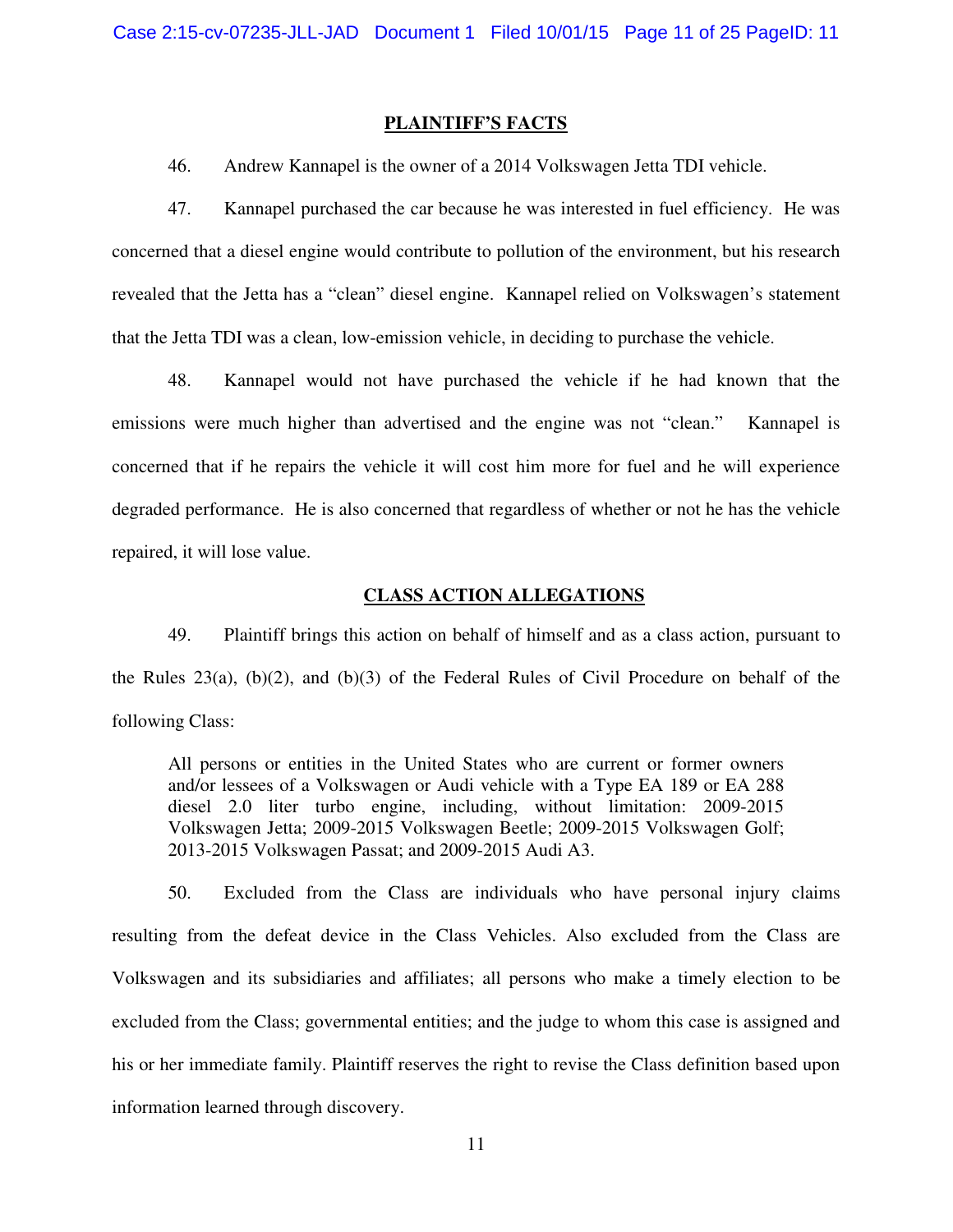#### Case 2:15-cv-07235-JLL-JAD Document 1 Filed 10/01/15 Page 12 of 25 PageID: 12

51. Certification of Plaintiff's claims for class-wide treatment is appropriate because Plaintiff can prove the elements of their claims on a class-wide basis as would be used to prove those elements individual actions alleging the same claim.

52. This action has been brought and may properly be maintained on behalf of the class proposed herein under Federal Rule of Civil Procedure 23.

53. **Numerosity**. The Class Members are so numerous and geographically dispersed that individual joinder of all Class Members is impracticable. While Plaintiff believes that there not less than hundreds of thousands of Class Members, the precise number of Class Members is unknown at this time, but may be ascertained from Volkswagen's records. Class Members may be notified of the pendency of this action by recognized, Court-approved notice dissemination methods, which may include U.S. mail, electronic mail, Internet postings, or published notice.

54. **Commonality**. This action involves common questions of law and fact, which predominate over any questions affecting individual Class Members, including:

- a. Whether Volkswagen engaged in the conduct alleged herein;
- b. Whether Volkswagen designed, advertised, marketed, distributed, leased, sold, or otherwise placed defeat device vehicles into the stream of commerce in the United States;
- c. Whether the CleanDiesel engine system in the Class Vehicles contains a defect in that it does not comply with EPA requirements;
- d. Whether the CleanDiesel engine systems in the subject vehicles can be made to comply with EPA standards without substantially degrading the performance or efficiency of the vehicles;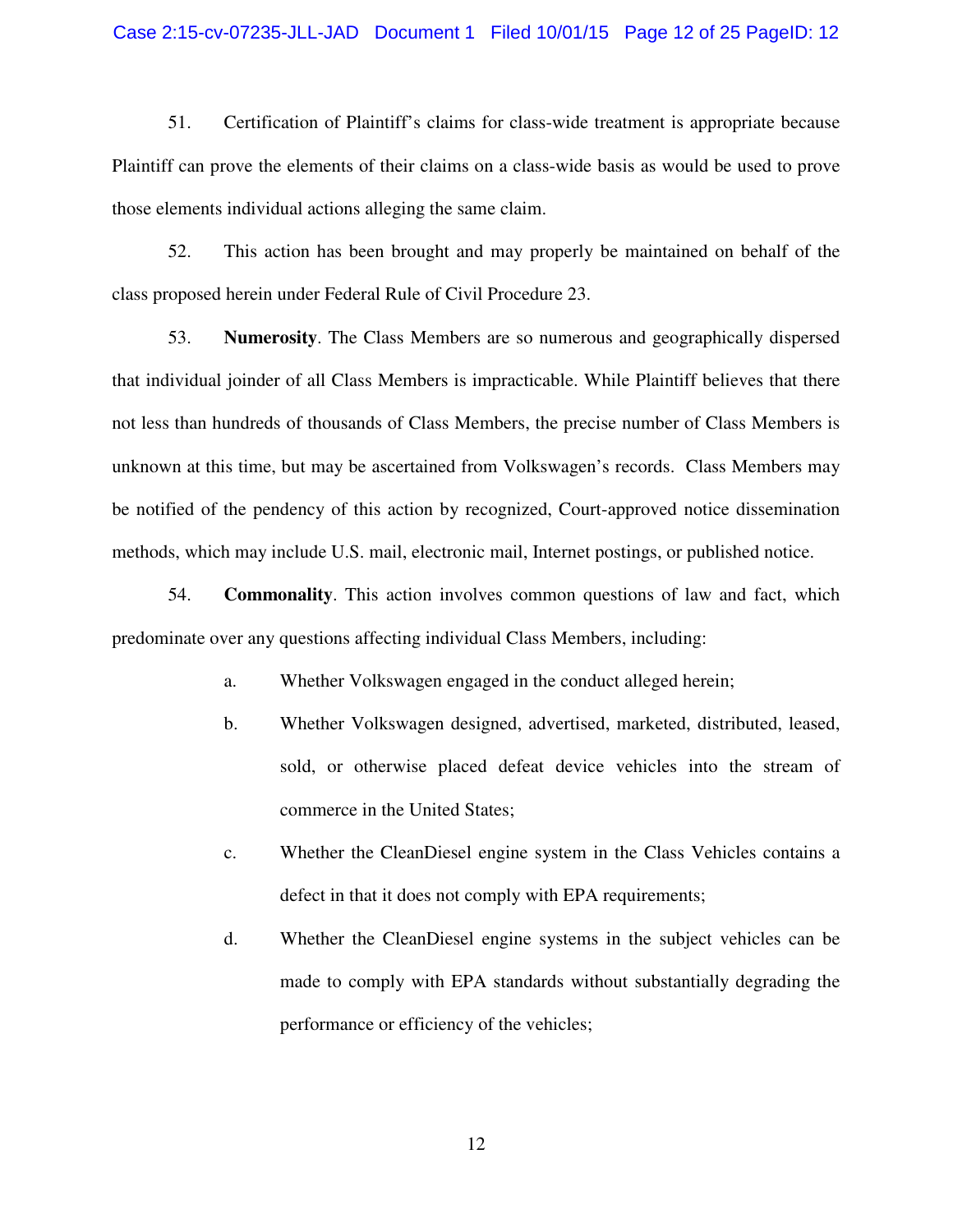- e. Whether Volkswagen knew about the defeat device and, if so, how long it possessed this knowledge;
- f. Whether Volkswagen designed, manufactured, and distributed the subject vehicles with a defeat device;
- g. Whether Volkswagen's conduct violates consumer protection statutes, warranty laws, and other laws as asserted herein;
- h. Whether Plaintiff and the other Class Members overpaid for their vehicles;
- i. Whether Plaintiff and the other Class Members are entitled to equitable relief, including, but not limited to, restitution or other injunctive relief; and
- j. Whether Plaintiff and the other Class Members are entitled to damages and other monetary relief and, if so, in what amount.

55. **Typicality**. Plaintiff's claims are typical of the other Class Members' claims because, among other things, all Class Members were comparably injured through Volkswagen's wrongful conduct as described above.

56. **Adequacy**. Plaintiff is an adequate Class representative because him interests do not conflict with the interests of the other Class Members he seeks to represent; Plaintiff has retained counsel competent and experienced in complex class action litigation, and Plaintiff intends to prosecute this action vigorously. The Class's interests will be fairly and adequately protected by Plaintiff and him counsel.

57. **Declaratory and Injunctive Relief: Federal Rule of Civil Procedure 23(b)(2)**. Volkswagen has acted or refused to act on grounds generally applicable to Plaintiff and the other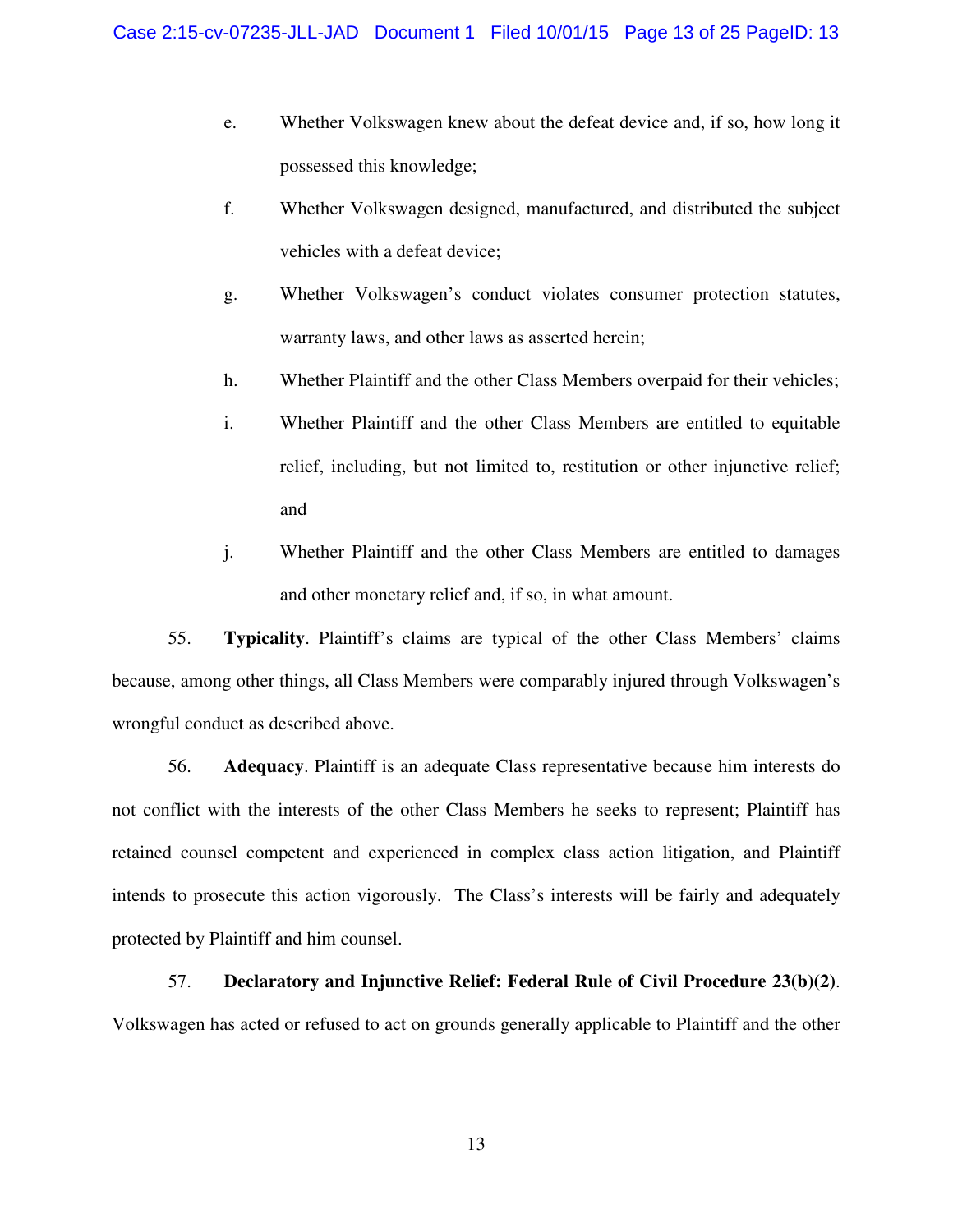#### Case 2:15-cv-07235-JLL-JAD Document 1 Filed 10/01/15 Page 14 of 25 PageID: 14

Class Members, thereby making appropriate final injunctive relief and declaratory relief, as described below, with respect to the Class as a whole.

58. **Superiority**. A class action is superior to any other available means for the fair and efficient adjudication of this controversy, and no unusual difficulties are likely to be encountered in the management of this class action. The damages or other financial detriment suffered by Plaintiff and the other Class Members are relatively small compared to the burden and expense that would be required to individually litigate their claims against Volkswagen, so it would be impracticable for Class Members individually to seek redress for Volkswagen's wrongful conduct.

59. Should individual Class Members be required to bring separate actions, this Court and/or courts throughout the United States would be confronted with a multiplicity of lawsuits burdening the court system while also creating the risk of inconsistent rulings and contradictory judgments. In contrast to proceeding on a case-by-case basis, in which inconsistent results will magnify the delay and expense to all parties and the court system, this class action presents far fewer management difficulties while providing unitary adjudication, economies of scale and comprehensive supervision by a single court.

### **COUNT I (Common Law Fraud )**

60. Plaintiff repeats the allegations set forth above as if fully set forth herein.

61. Plaintiff brings this claim on behalf of the Nationwide Class.

62. Volkswagen engaged in both speaking and silent fraud, and in fraudulent and deceptive conduct, throughout the Class Period. As described above, Volkswagen's conduct defrauded Plaintiff and Class Members, intending and leading them to believe, through affirmative misrepresentations, omissions, suppression and concealments of material fact, that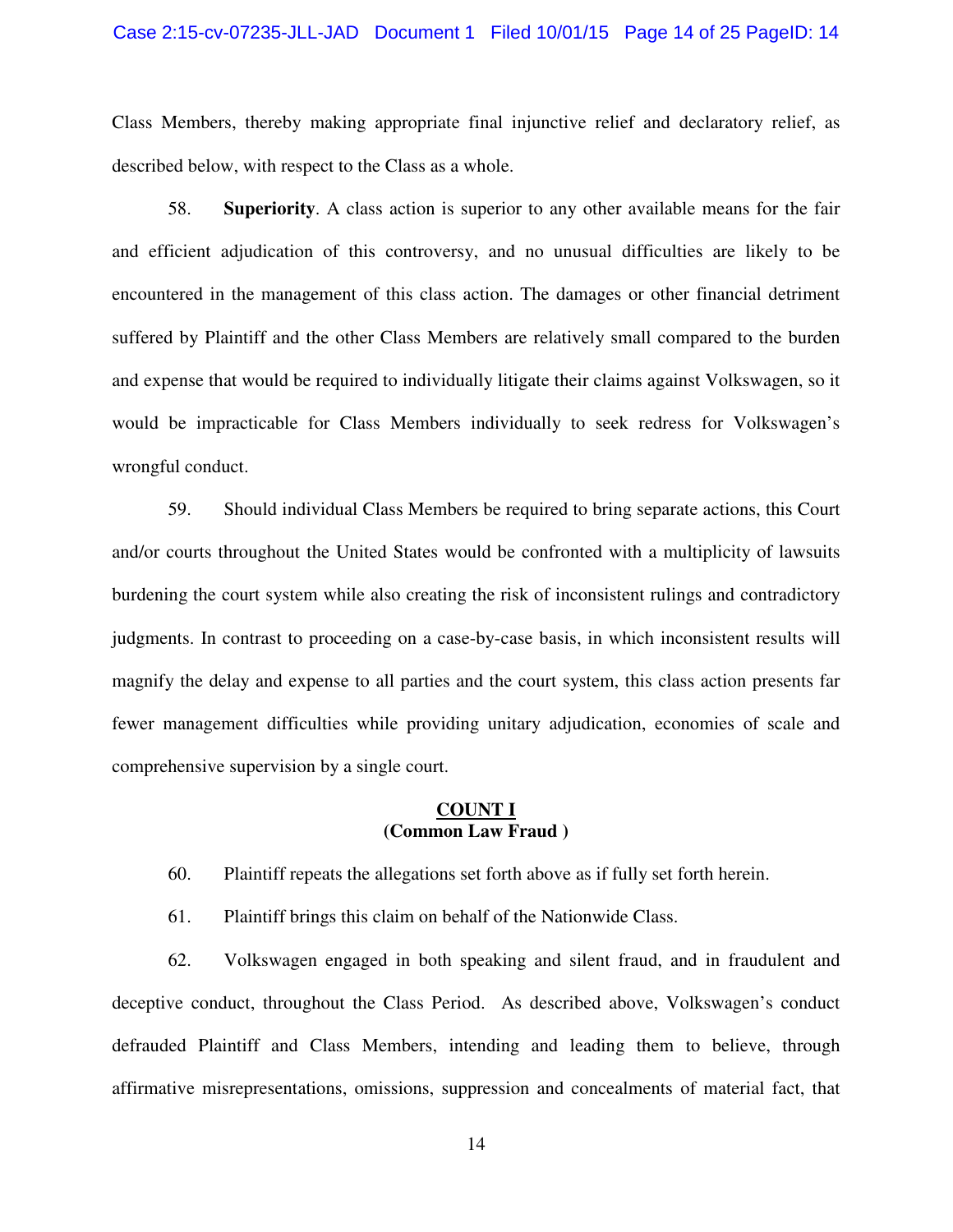#### Case 2:15-cv-07235-JLL-JAD Document 1 Filed 10/01/15 Page 15 of 25 PageID: 15

the Class Vehicles, marketed by Volkswagen as "clean diesel" vehicles, possessed important characteristics that they in fact did not possess, namely the combination of low emissions, high performance, and fuel economy, and inducing their purchases.

63. Volkswagen's intentional and material misrepresentations included, among other things, its advertising, marketing materials and messages, and other standardized statements claiming the Class vehicles (a) were clean and eco-friendly and (b) combined low emissions with high performance and strong fuel economy.

64. The foregoing misrepresentations were uniform for all Class Members. The same advertisements were shown to all members of the public generally and the same marketing materials were distributed to customers and potential customer, and all of the materials contained the same standardized statements relating to the Class Vehicles' environmental friendliness, performance and fuel economy.

65. These representations directly contradicted the true nature and hidden design of the Class Vehicles and their actual emissions when operating under normal circumstances. Volkswagen knew the representations were false when it made them, and intended to defraud purchasers thereby.

66. Volkswagen also had a duty to disclose, rather than conceal and suppress, the full scope and extent of the emissions deception because:

- a. Volkswagen had exclusive knowledge of the actual emissions in the Class Vehicles and concealment thereof;
- b. The details regarding the actual emissions in the Class Vehicles and concealment thereof were known and/or accessible only to Volkswagen;
- c. Volkswagen knew Plaintiff and Class Members did not know and could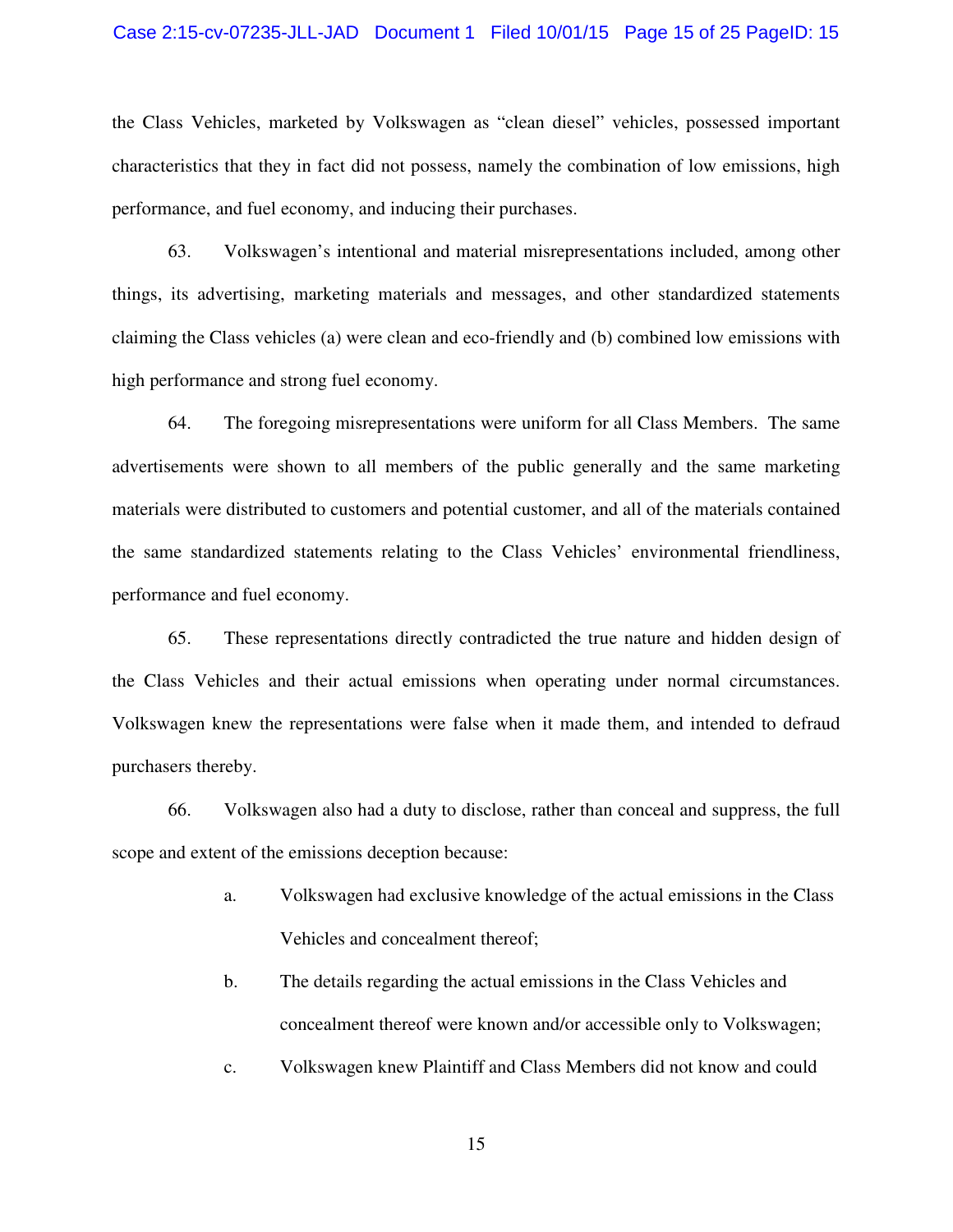not reasonably discover the actual emissions in the Class Vehicles and concealment thereof; and

d. Volkswagen made general representations about the qualities of the Class Vehicles, including statements about their performance, fuel economy, and emissions, which were misleading, deceptive and incomplete without the disclosure of the fact that Volkswagen secretly designed and installed defeat device software on the Class Vehicles that was intended to conceal the vehicles' exceedingly high and illegal emission levels from governments, consumers, and the public.

67. Volkswagen's concealment was likewise uniform to all Class Members in that Volkswagen concealed from everyone other than itself, including potential customers and regulators, the true facts relating to the emission levels of the Class Vehicles.

68. Volkswagen's misrepresentations and omissions were material in that they would affect a reasonable consumer's decision to purchase or lease a Class Vehicle. Consumers paid a premium for the clean diesel Class Vehicles precisely because they supposedly offered low emissions and fuel economy without sacrificing performance. Volkswagen's conduct, misrepresentations, omissions, concealment, and suppression, undermined the core value proposition that induced consumers to purchase or lease the Class Vehicles, and directly affect both the quality and worth of the vehicles.

69. Volkswagen's intentionally deceptive conduct – its silent fraud and fraud by concealment – likewise induced the Class Vehicles' purchase by Plaintiff and Class Members, and the resulting harm and damage to them.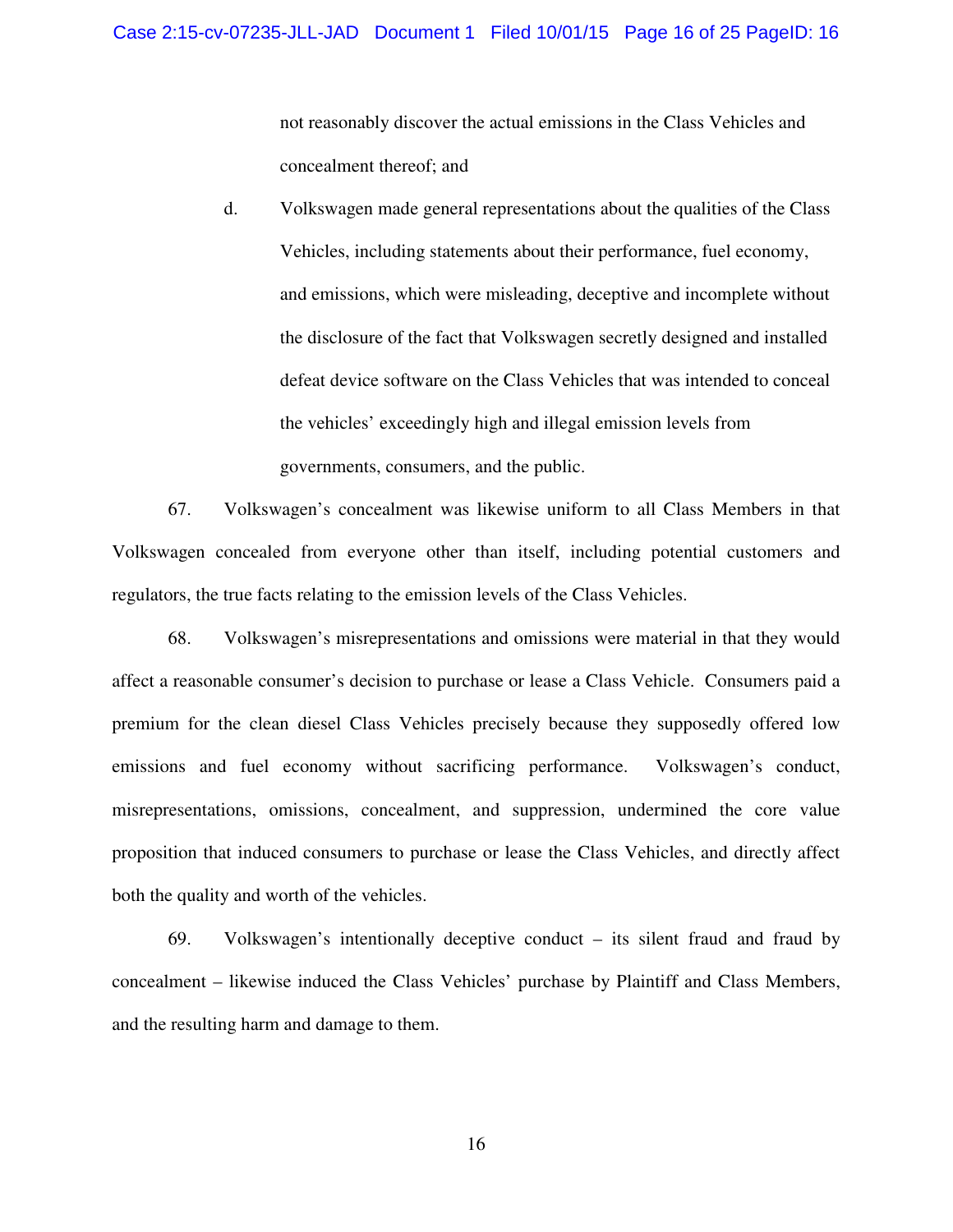#### Case 2:15-cv-07235-JLL-JAD Document 1 Filed 10/01/15 Page 17 of 25 PageID: 17

70. Plaintiff relied upon Volkswagen's misrepresentations and concealment of the true facts. Class Members are presumed to have relied upon Volkswagen's misrepresentations and concealment of the true facts because those facts are material to a reasonable consumer's purchase the Class Vehicles.

71. As a result of Volkswagen's inducements, Plaintiff and Class Members have sustained significant damage, including, but not limited to, lost vehicle value and diminished vehicle quality and utility. If Plaintiff and Class Members had known about the defeat device and the unlawful emissions at the time of acquisition, they would not have acquired the Class Vehicles. Indeed, the Class Vehicles could not have been marketed or sold to any reasonable consumer had existence of the defeat device been disclosed. Volkswagen is therefore liable to Plaintiff and Class Members in an amount to be proven at trial.

72. Volkswagen intentionally designed and engineered its "clean diesel" vehicles to deceive and cheat regulators and its customers. Volkswagen touted the performance and environmental virtues of these vehicles, while concealing and suppressing the truth about them, for the purpose of inducing Plaintiff and the Class to buy them. Volkswagen's fraud caused both the purchase and the harm. In order to undo this harm, Volkswagen must repair or remediate the vehicles so that they deliver everything it promised when it sold them, or undertake to buy them back from Class Members in terms that are just and equitable under principles of rescission, restitution, and benefit of the bargain.

73. Volkswagen's conduct was systematic, repetitious, knowing, intentional, and malicious, and demonstrated a lack of care and reckless disregard for the rights and interests of Plaintiff, the public, and the environment. Volkswagen's conduct thus warrants an assessment of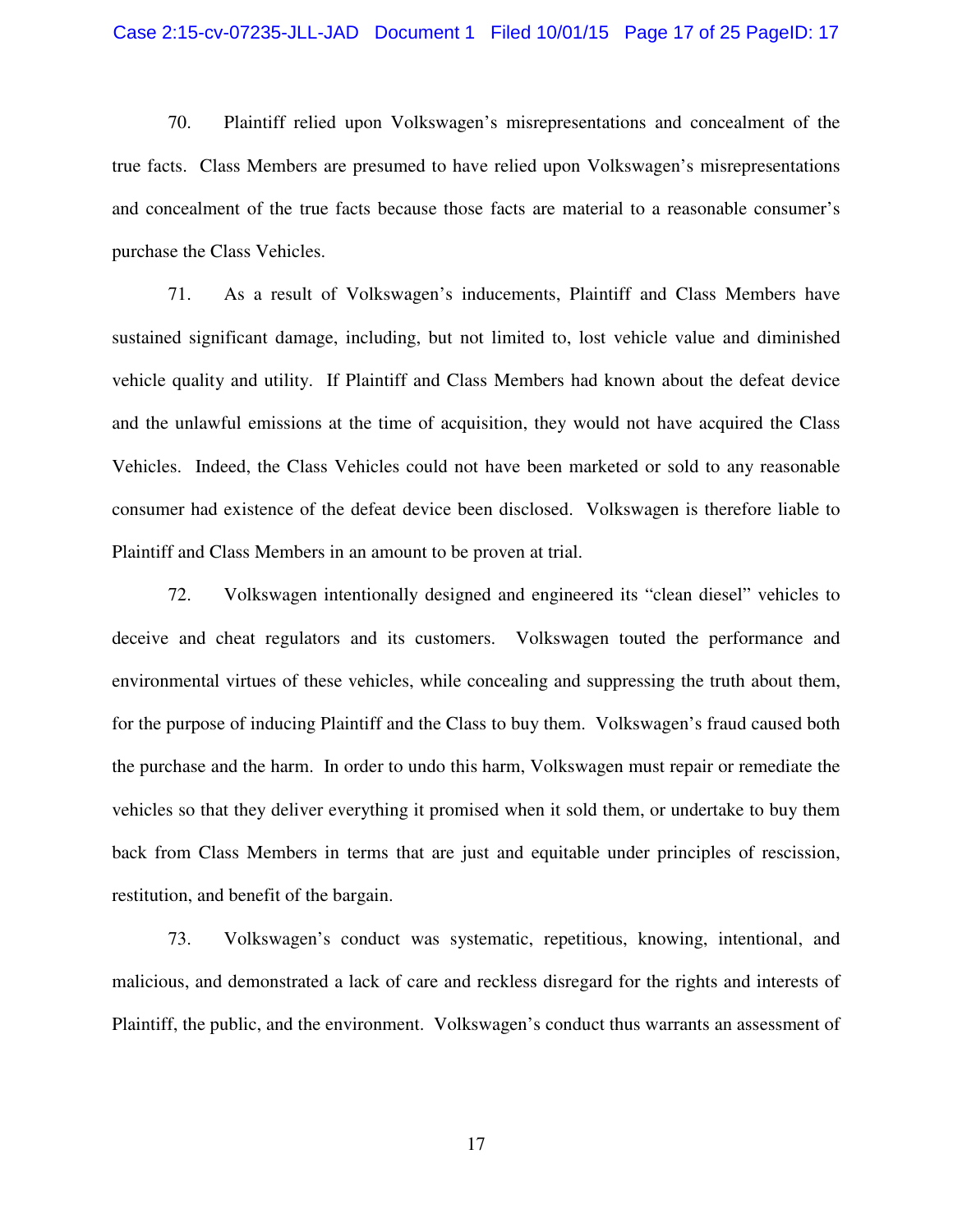Case 2:15-cv-07235-JLL-JAD Document 1 Filed 10/01/15 Page 18 of 25 PageID: 18

punitive damages at the highest level allowed by applicable law, consistent with the actual harm it has caused, the reprehensibility of its conduct, and the need to punish and deter such conduct.

## **COUNT II (Breach of Express Warranty)**

74. Plaintiff repeats the allegations set forth above as if fully set forth herein.

75. By advertising the "green" and "clean" qualities of its diesel engines, Volkswagen expressly warranted to purchasers of the Class Vehicles that the Vehicles at least complied with all applicable laws and regulations relating to exhaust emissions. Stated differently, it would be impossible for an automobile to be "green" if it emitted more pollutants than were allowed by applicable environmental laws and regulations.

76. Such statements became the basis of the bargain for Plaintiff and other purchasers of the Class Vehicles because such statements are among the facts a reasonable consumer would consider to be material in the purchase of a vehicle.

77. In fact, in ordinary driving conditions, the Class Vehicles did not comply with applicable environmental regulations, emitting between 10 and 40 times the amount of pollutants allowed. As such, it was unlawful for Volkswagen to sell the Vehicles to the public.

78. In addition, Volkswagen stated that the vehicles achieved certain a fuel efficiency in terms of miles per gallon of fuel when tested in accordance with applicable EPA regulations. Those statements created an express warranty that, under EPA test conditions, the vehicle achieved the stated fuel efficiency for purposes of making apples-to-apples comparisons with other vehicles.

79. Testing under EPA regulations presupposes that the vehicles comply with all laws and regulations applicable to automobiles, including environmental regulations.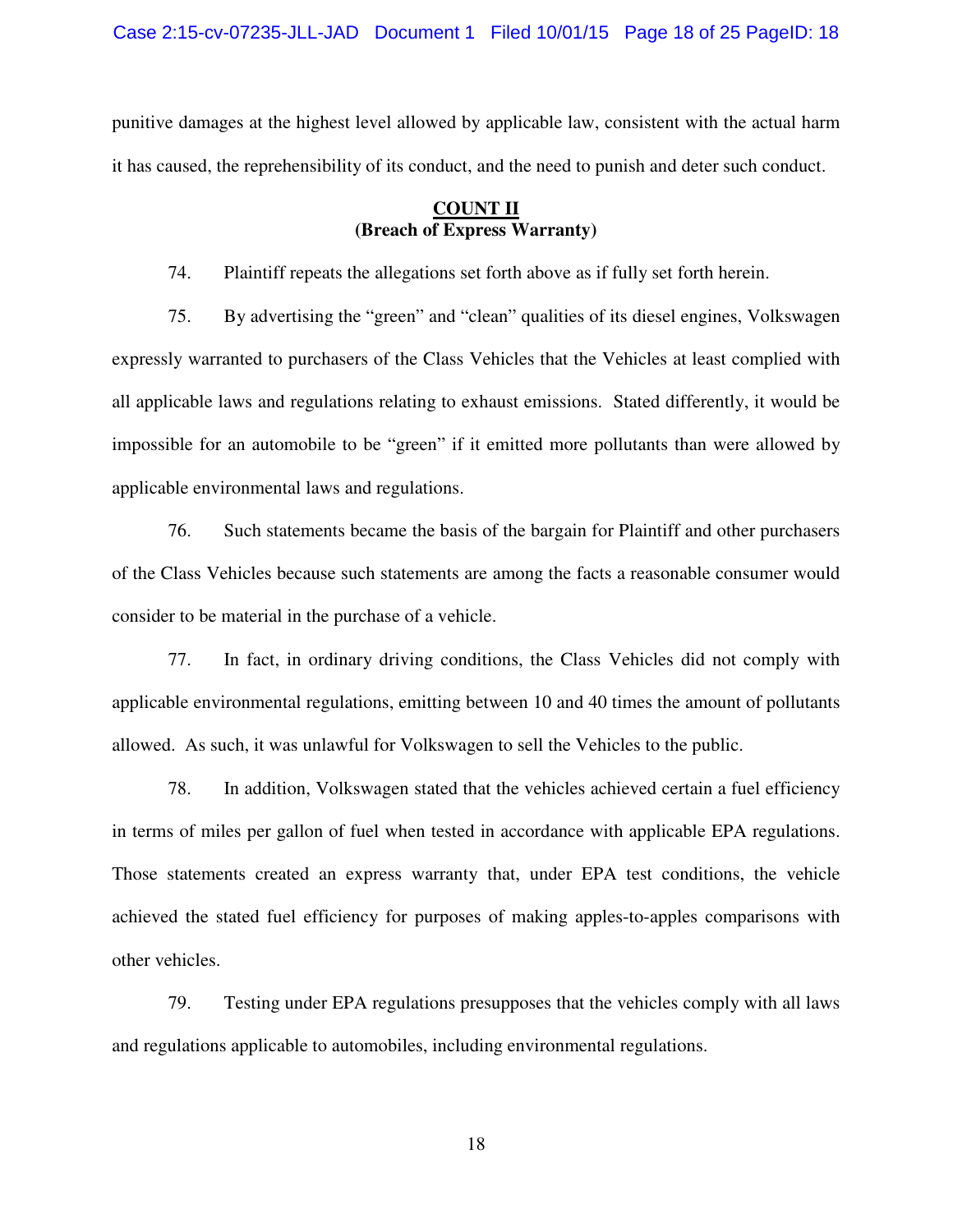#### Case 2:15-cv-07235-JLL-JAD Document 1 Filed 10/01/15 Page 19 of 25 PageID: 19

80. In fact, had the Class Vehicles been tested in accordance with EPA fuel efficiency standards while also complying with pollution regulations, they would have achieved significantly lower fuel efficiency than was stated on the EPA mileage sticker on the vehicle.

81. As a result of the foregoing breaches of express warranty, Plaintiff and other Class Members have been damaged in that they purchased a vehicle that was unlawful to have been sold in the first instance, and, even if lawfully sold, was less valuable than what they paid for the Class Vehicles because the Vehicles do not comply with applicable environmental regulations and cost more to operate because, if they are repaired to conform with applicable environmental regulations, they will be less efficient to operate and incur higher fuel costs.

## **COUNT III (Breach of Implied Warranty of Merchantability)**

82. Plaintiff repeats the allegations set forth above as if fully set forth herein.

83. Section 2-314 of the Uniform Commercial Code provides that, unless disclaimed, there is an implied warranty of merchantability with respect to the goods being purchased.

84. Among the warranties included within the implied warranty of merchantability is that the goods would pass without objection in the trade under the contract description, and are adequately labeled.

85. For the reasons set forth above, the Class Vehicles would not pass without objection in the trade because the retail sale by the manufacturer of a vehicle that contains a defeat device is unlawful.

86. In addition, the Class Vehicles are not adequately labeled because they misstate that the Class Vehicles comply with EPA regulations, and the stated gas mileage for comparison purposes was not achieved by testing in accordance with EPA testing procedures.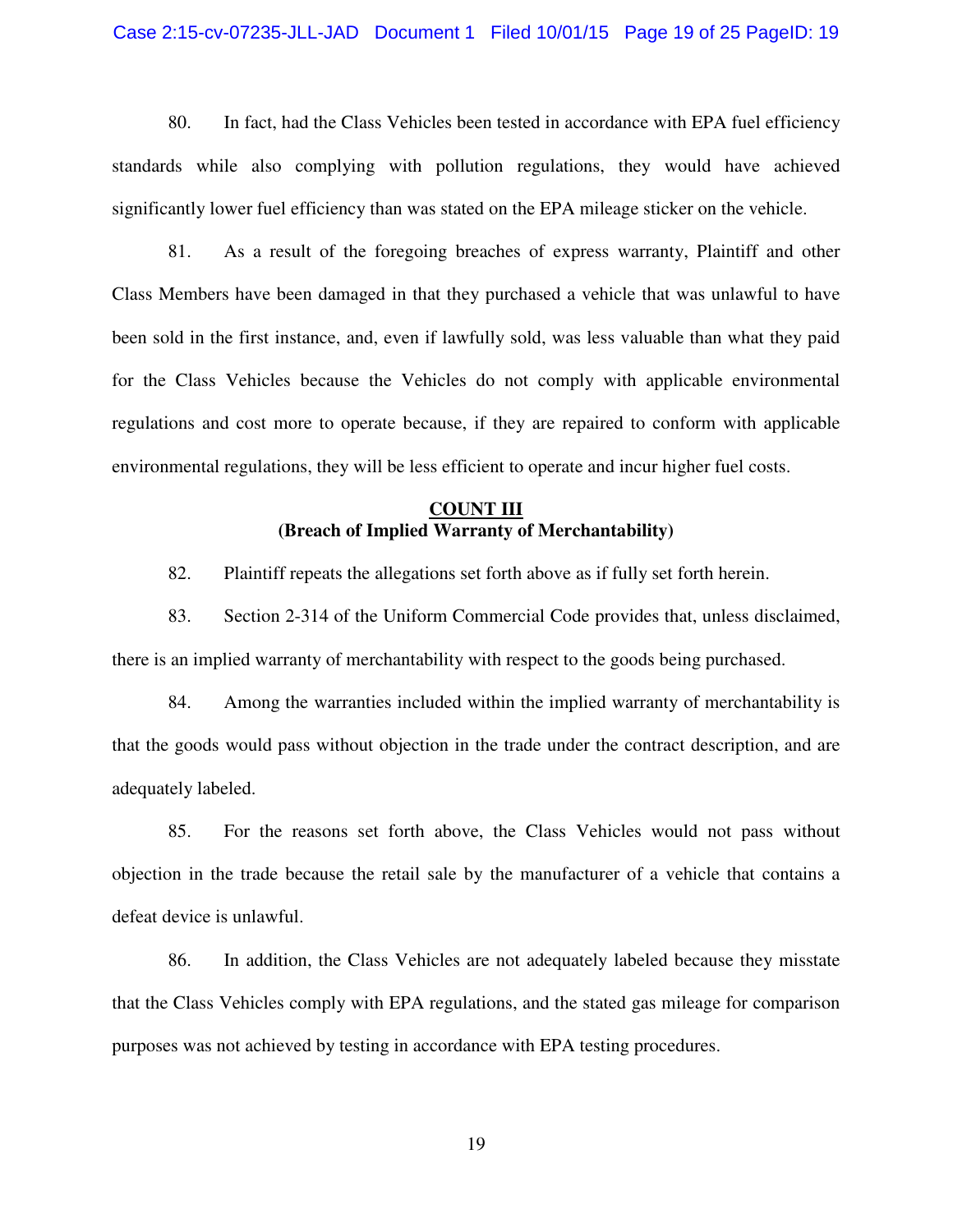87. As a result of the foregoing breaches of warranty, Plaintiff and other Class Members have been damaged in that they purchased a Vehicle that was unlawful to have been sold in the first instance, and, even if lawfully sold, was less valuable than what they paid for the Vehicles because the Vehicles do not comply with applicable environmental regulations and cost more to operate because, if they are repaired to conform with applicable environmental regulations, they will be less efficient to operate and incur higher fuel costs.

## **COUNT IV (Magnuson-Moss Act (15 U.S.C. §§ 2301,** *et seq.***) – Implied Warranty)**

88. Plaintiff repeats the allegations contained in the foregoing paragraphs as if fully set forth herein.

89. The Class Vehicles are "consumer products" within the meaning of the Magnuson-Moss Warranty Act, 15 U.S.C. § 2301(1).

90. Plaintiff and Class Members are "consumers" within the meaning of the Magnuson-Moss Warranty Act, 15 U.S.C. § 2301(3). They are consumers because they are persons entitled under applicable state law to enforce against the warrantor the obligations of its express and implied warranties.

91. Volkswagen is a "supplier" and "warrantor" within the meaning of the Magnuson-Moss Warranty Act, 15 U.S.C. § 2301(4)-(5).

92. 15 U.S.C. § 2310(d)(1) provides a cause of action for any consumer who is damaged by the failure of a warrantor to comply with a written or implied warranty.

93. Volkswagen provided Plaintiff and the other Class Members with an implied warranty of merchantability in connection with the purchase or lease of their Vehicles that is an "implied warranty" within the meaning of the Magnuson-Moss Warranty Act, 15 U.S.C. § 2301(7). As a part of the implied warranty of merchantability, Volkswagen warranted that the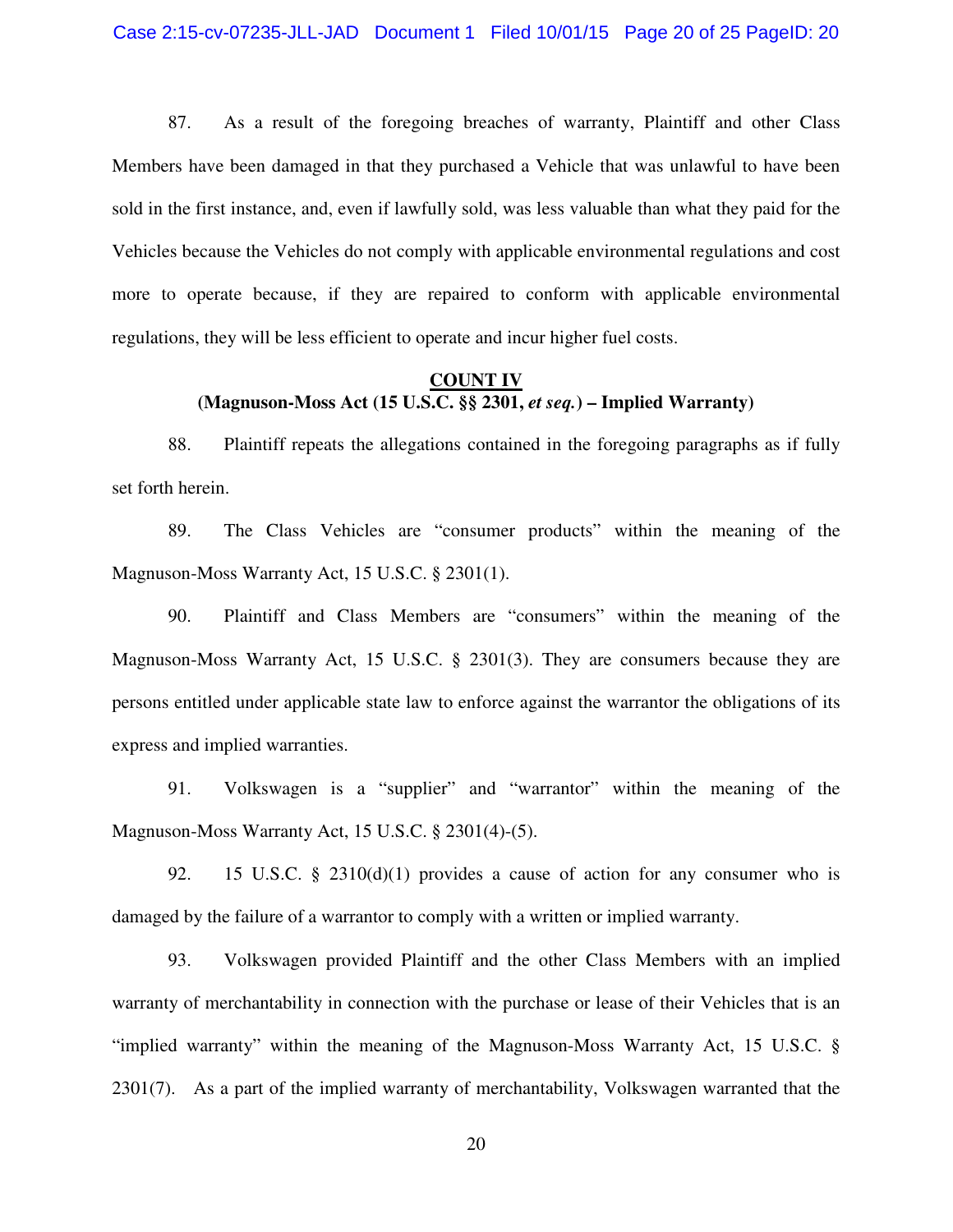#### Case 2:15-cv-07235-JLL-JAD Document 1 Filed 10/01/15 Page 21 of 25 PageID: 21

Class Vehicles would pass without objection in the trade as designed, manufactured, and marketed, and were adequately labeled.

94. Volkswagen breached these implied warranties, as described in more detail above, and are therefore liable to Plaintiff and the Class pursuant to 15 U.S.C. § 2310(d)(1).

95. Any efforts to limit the implied warranties in a manner that would exclude coverage of the Class Vehicles is unconscionable, and any such effort to disclaim, or otherwise limit, liability for the Class Vehicles is null and void.

96. Plaintiff and the other Class Members have had sufficient direct dealings with either Volkswagen or its agents (dealerships) to establish privity of contract.

97. Nonetheless, privity is not required here because Plaintiff and other Class Members are intended third-party beneficiaries of contracts between Volkswagen and its dealers, and specifically, of the implied warranties. The dealers were not intended to be the ultimate consumers of the Class Vehicles and have no rights under the warranty agreements provided with the Class Vehicles; the warranty agreements were designed for and intended to benefit consumers.

98. Pursuant to 15 U.S.C. § 2310(e), Plaintiff is entitled to bring this class action and are not required to give the Vehicle Manufacturer Defendants notice and an opportunity to cure until such time as the Court determines the representative capacity of Plaintiff pursuant to Rule 23 of the Federal Rules of Civil Procedure.

99. The amount in controversy of Plaintiff's individual claims meets or exceeds the sum of \$25.00. The amount in controversy of this action exceeds the sum of \$50,000.00, exclusive of interest and costs, computed on the basis of all claims to be determined in this lawsuit. Plaintiff, individually and on behalf of the other Class Members, seeks all damages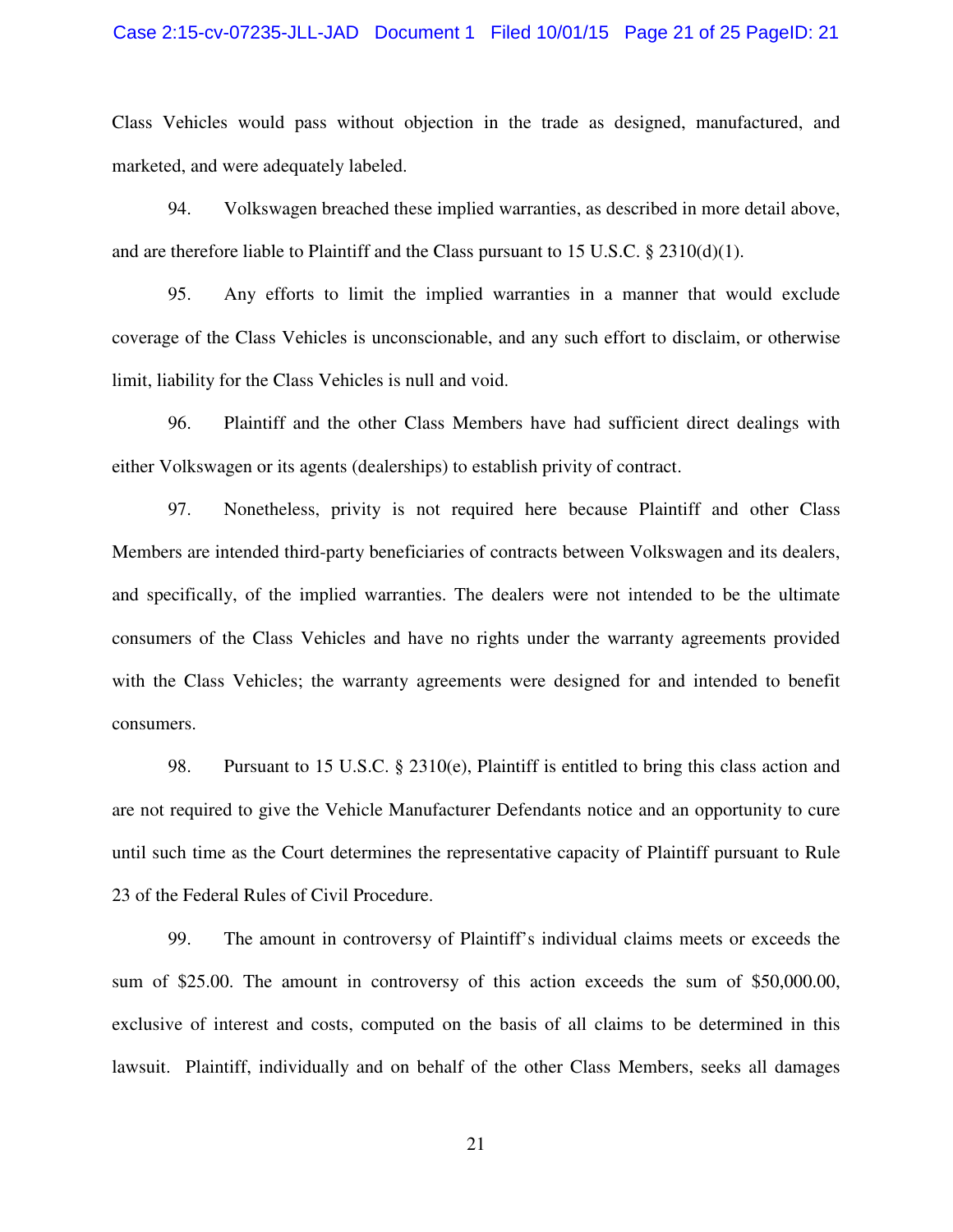permitted by law, including diminution in value of their Class Vehicles, in an amount to be proven at trial. In addition, pursuant to 15 U.S.C. § 2310(d)(2), Plaintiff and the other Class Members are entitled to recover a sum equal to the aggregate amount of costs and expenses (including attorneys' fees based on actual time expended) determined by the Court to have reasonably been incurred by Plaintiff and the other Class Members in connection with the commencement and prosecution of this action.

100. Further, Plaintiff and the Class are also entitled to equitable relief under 15 U.S.C.  $§$  2310(d)(1).

#### **COUNT V (Unjust Enrichment)**

101. Plaintiff repeats the foregoing allegations as if fully set forth herein.

102. Volkswagen has been unjustly enriched in that it intentionally sold vehicles with defeat devices which were intended to mask the fact that the Class Vehicles did not comply with applicable automobile exhaust regulations and, in fact, emitted between 10 and 40 times the pollutant allowed by those regulations.

103. When purchasing their vehicles, Plaintiff and other Class Members reasonably believed that the Class Vehicles complied with applicable environmental regulations and, if properly tested in accordance with EPA mileage standards, would achieve for comparison purposes the mileage stated on the window sticker of the vehicles.

104. Plaintiff and other Class Members got less than what they paid for in that the Class Vehicles did not comply with applicable environmental regulations, nor was the EPA mileage stated on the sticker usable for comparison purposes for other vehicles.

105. The foregoing did not occur by happenstance or conditions out of Volkswagen's control. In fact, the Vehicles were deliberately designed to comply with environmental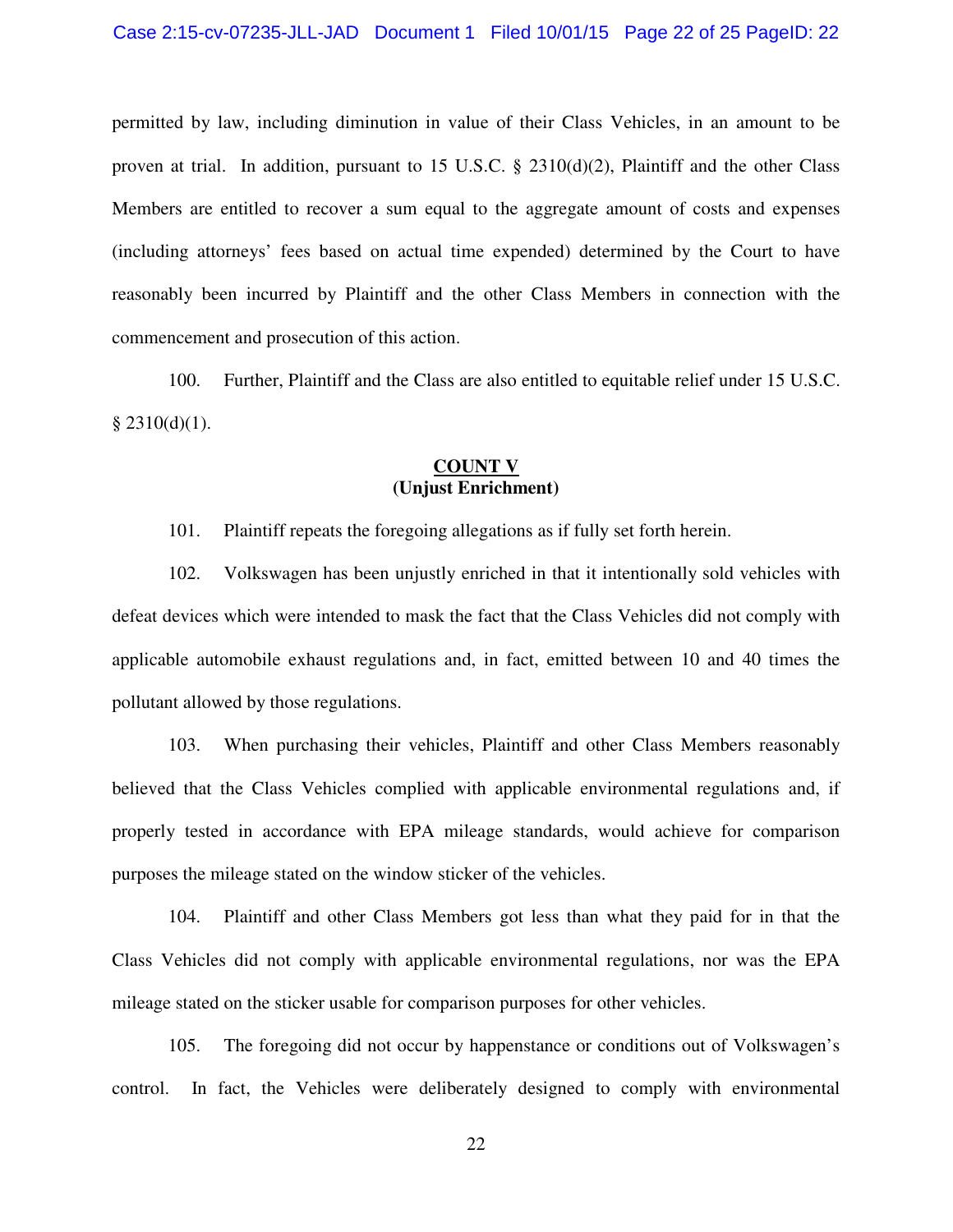regulations only when being tested and were known and intended by Volkswagen to not comply with applicable regulations under ordinary driving conditions.

## **COUNT VI (Violation of the Kentucky Consumer Protection Act, (Ky. Rev. Stat. § 367.170,** *et seq***.))**

106. Plaintiff repeats the foregoing allegations as if fully set forth herein.

107. Plaintiff and Class Members are "consumers" within the meaning of the Kentucky Consumer Protection Act.

108. At all relevant times, Volkswagen was engaged in trade or commerce within the meaning of the Kentucky Consumer Protection Act.

109. Volkswagen's sale of the Class Vehicles constitutes an unfair and/or deceptive trade practice in violation of Ky. Rev. Stat. § 367.170, *et seq*., in that Volkswagen advertised and promised that the Class Vehicles were of a particular quality when in fact they were not.

110. Plaintiff and other Class Members suffered actual damages as a result of Volkswagen's deceptive and unfair trade practices in that they received vehicles that were less valuable than they should have been, for the reasons set forth above.

WHEREFORE, Plaintiff, individually and on behalf of other Class Members respectfully requests that the Court enter judgment in their favor and against Volkswagen, as follows:

A. Certification of the proposed Class, including appointment of Plaintiff's counsel as Class Counsel;

B. An order temporarily and permanently enjoining Volkswagen from continuing the unlawful, deceptive, fraudulent, and unfair business practices alleged in the Complaint.

C. Injunctive relief in the form of a buy back, recall or free replacement program;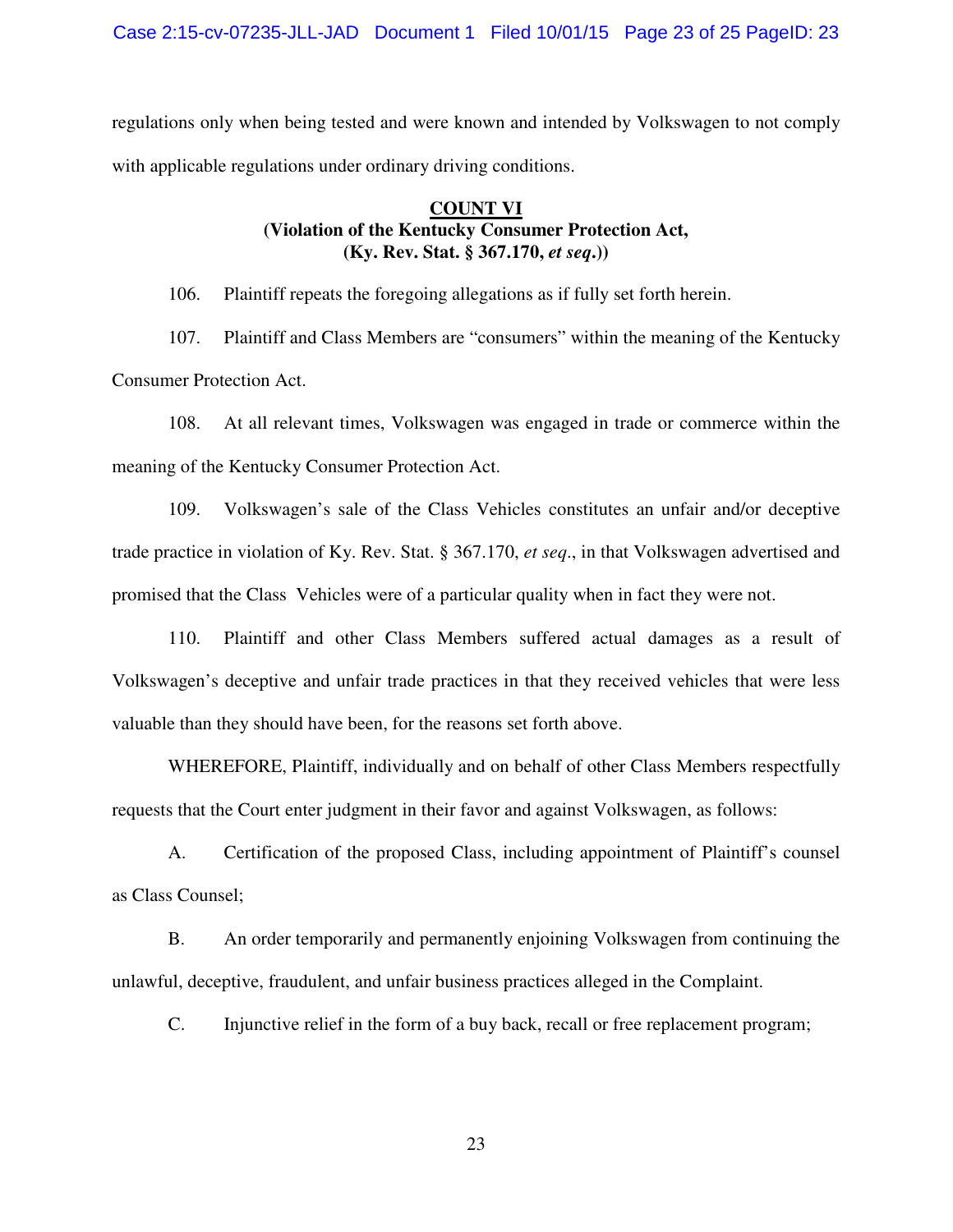Case 2:15-cv-07235-JLL-JAD Document 1 Filed 10/01/15 Page 24 of 25 PageID: 24

D. Costs, restitution, actual damages, punitive damages and disgorgement in an amount to be determined at trial;

- E. Revocation of acceptance;
- F. Damages under the Magnuson-Moss Warranty Act;
- G. For treble- or punitive damages as permitted by law;
- H. An order requiring Volkswagen to pay both pre- and post-judgment interests on

any amounts awarded;

- I. An award of costs and attorneys' fees; and
- J. Such other or further relief as may be appropriate.

## **DEMAND FOR JURY TRIAL**

The undersigned hereby demands a trial by jury as to all issues so triable.

Dated: October 1, 2015 By: *Is/ James E. Cecchi* James E. Cecchi Lindsey H. Taylor CARELLA, BYRNE, CECCHI, OLSTEIN, BRODY & AGNELLO, P.C. 5 Becker Farm Road Roseland, New Jersey 07068 (973) 994-1700

> Gary E. Mason Esfand Y. Nafisi Benjamin Branda WHITFIELD BRYSON & MASON LLP 1625 Massachusetts Avenue, NW, Ste. 605 Washington, DC 20036 (202) 429-2290

Gregory F. Coleman Mark E. Silvey GREG COLEMAN LAW PC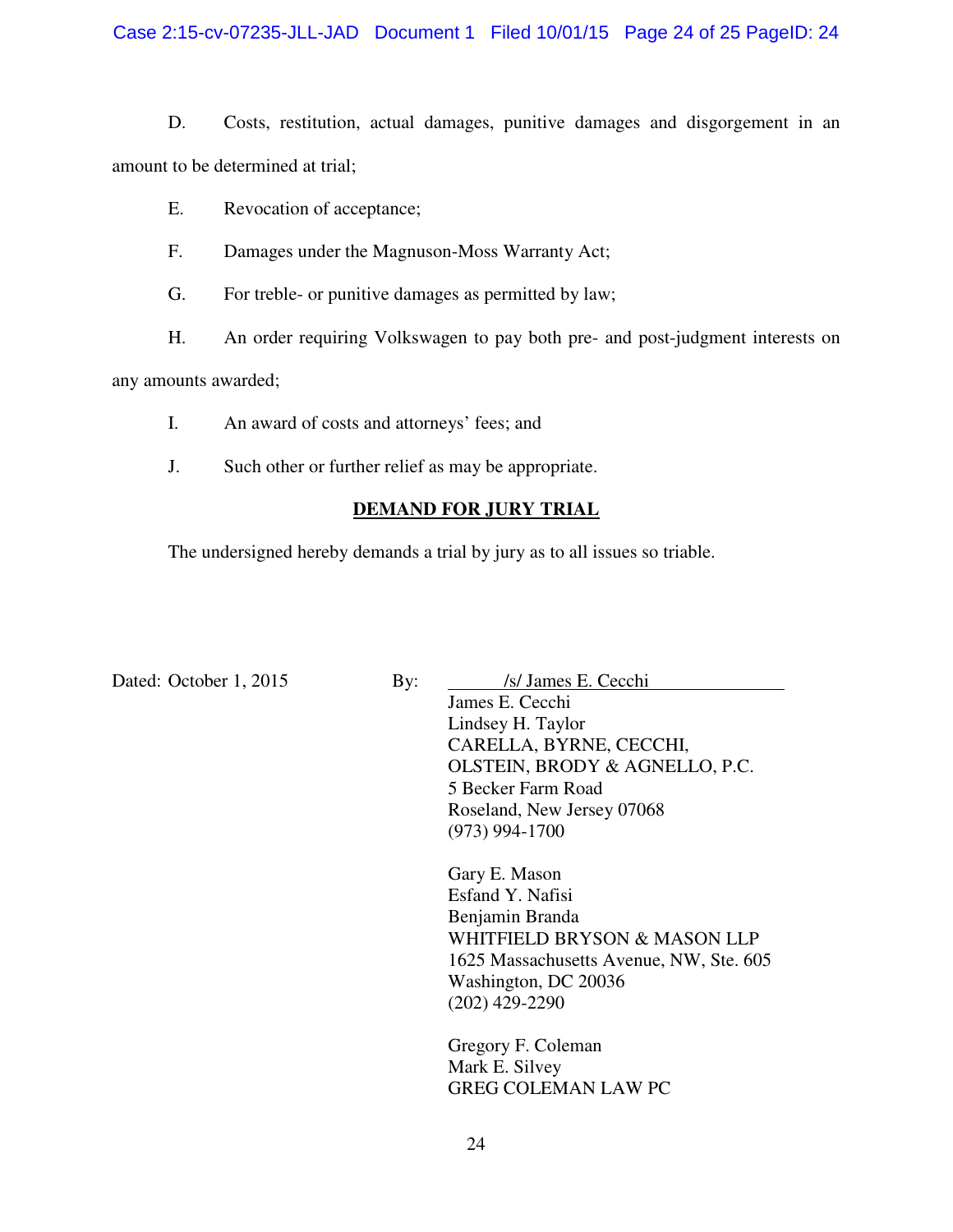First Tennessee Plaza 800 S. Gay Street, Suite 1100 Knoxville, TN 37929 (865) 247-0090

Edward A. Wallace Amy E. Keller WEXLER WALLACE LLP 55 West Monroe Street, Suite 3300 Chicago, IL 60603 (312) 346-2222

Attorneys for Plaintiff